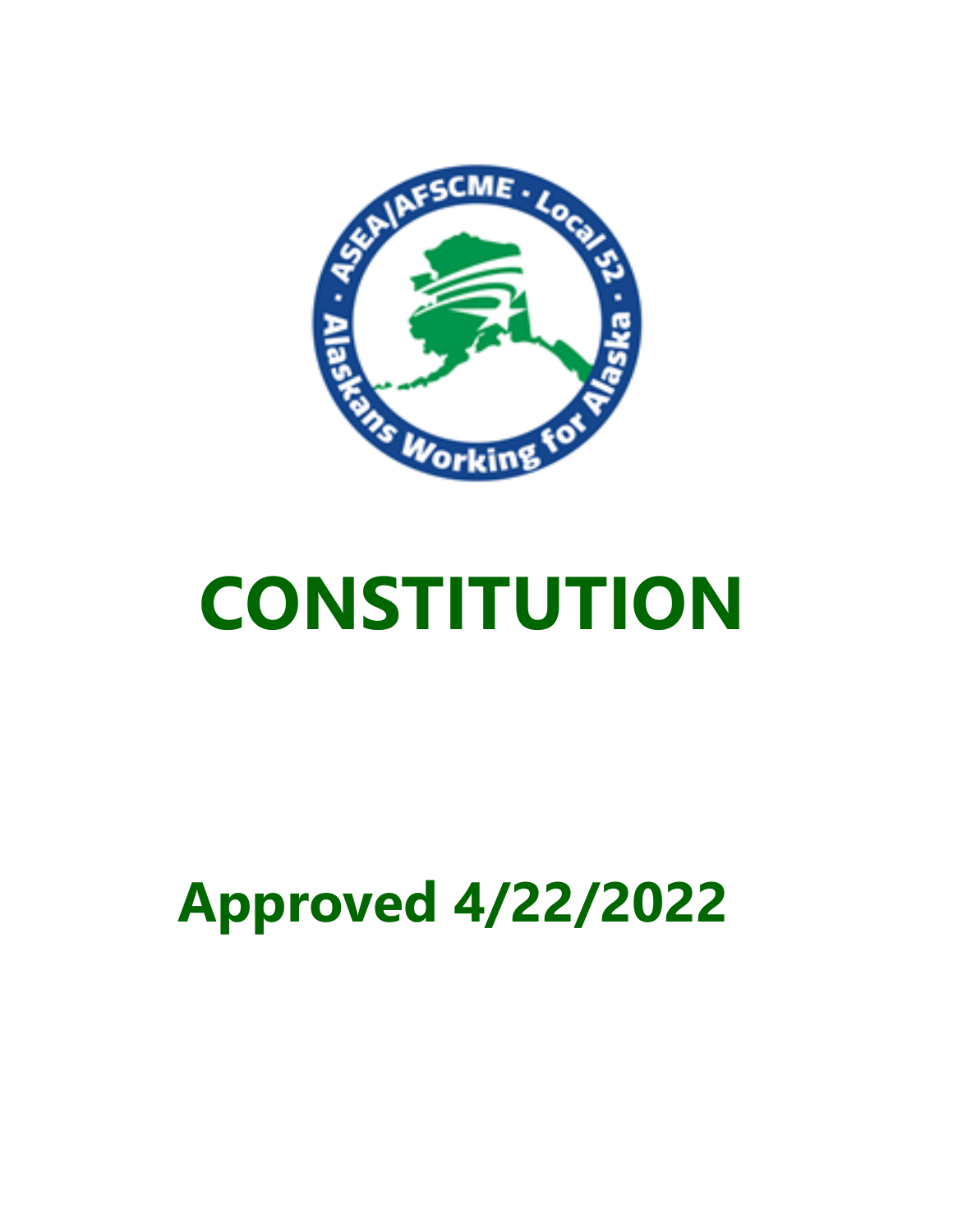## **TABLE OF CONTENTS**

**Page No.**

## **ARTICLE 1 DECLARATION, RIGHTS, OBJECTIVES/PRINCIPLES**

| 1.01<br>1.02          | Bill of Rights for ASEA/AFSCME Local 52                                                                                                                                                                                                                                                                                                |
|-----------------------|----------------------------------------------------------------------------------------------------------------------------------------------------------------------------------------------------------------------------------------------------------------------------------------------------------------------------------------|
| 1.03<br>1.04          | Right to Membership 1<br>$A$ .<br>Freedom of Speech 1<br><b>B</b> .<br>Internal Union Affairs 1<br>$\mathsf{C}$ .<br>Democratic Elections 1<br>$D$ .<br>Right to Hold Office 1<br>Ε.<br>Accounting of Funds 1<br>$F$ .<br>Participation in Decisions 2<br>G.<br>Due Process and Recall 2<br>Η.<br>1.<br>2.<br>Confidentiality  2<br>Ι. |
|                       | <b>ARTICLE 2 NAME AND HEADQUARTERS</b>                                                                                                                                                                                                                                                                                                 |
| 2.01<br>2.02          |                                                                                                                                                                                                                                                                                                                                        |
|                       | <b>ARTICLE 3 AFFILIATIONS</b>                                                                                                                                                                                                                                                                                                          |
| 3.01<br>3.02<br>3.03  | AFSCME International, AFL-CIO 4<br>Alaska State Federation of Labor, AFL-CIO 4                                                                                                                                                                                                                                                         |
|                       | <b>ARTICLE 4 MEMBERSHIP</b>                                                                                                                                                                                                                                                                                                            |
| 4.01<br>4.02<br>4.03  |                                                                                                                                                                                                                                                                                                                                        |
| <b>ARTICLE 5 DUES</b> |                                                                                                                                                                                                                                                                                                                                        |
| 5.01<br>5.02          | 5                                                                                                                                                                                                                                                                                                                                      |
|                       | <b>ARTICLE 6 GOVERNANCE</b>                                                                                                                                                                                                                                                                                                            |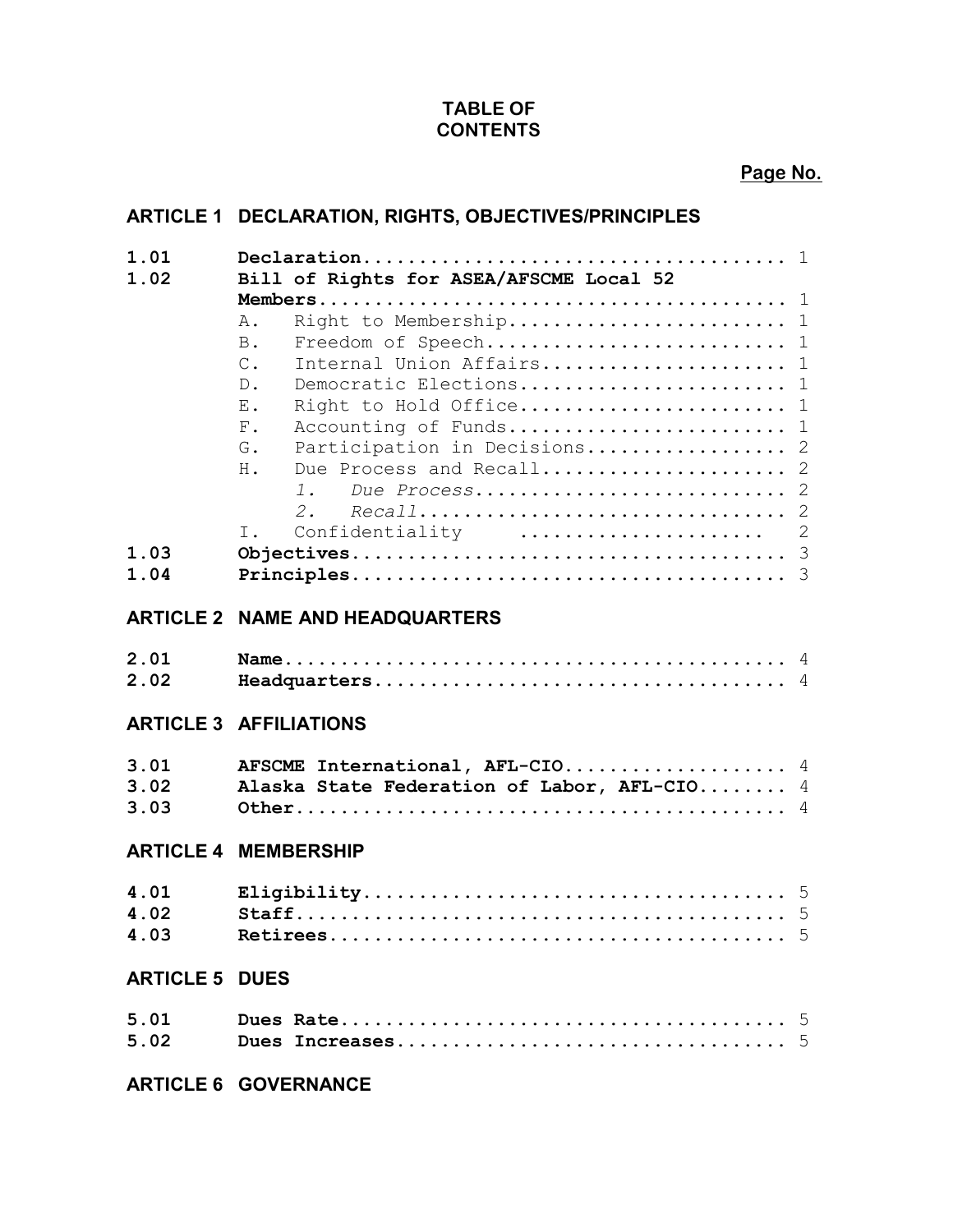| 6.01 |  |
|------|--|
| 6.02 |  |
| 6.03 |  |
| 6.04 |  |
| 6.05 |  |
| 6.06 |  |

## **ARTICLE 7 GOVERNANCE -- ASEA EXECUTIVE BOARD OFFICERS**

| 7.01 |                             |
|------|-----------------------------|
| 7.02 |                             |
| 7.03 |                             |
| 7.04 |                             |
| 7.05 |                             |
| 7.06 |                             |
| 7.07 | Vacancies in Office 11      |
| 7.08 |                             |
| 7.09 | Obligation of an Officer 11 |

## **ARTICLE 8 AUTHORITY AND DUTIES OF THE ASEA EXECUTIVE BOARD OFFICER**

| 8.01 |                            |
|------|----------------------------|
| 8.02 |                            |
| 8.03 |                            |
| 8.04 |                            |
| 8.05 | Duties of the Secretary 14 |
| 8.06 | Duties of the Treasurer 14 |

## **ARTICLE 9 EXECUTIVE DIRECTOR**

| 9.01 |  |
|------|--|
| 9.02 |  |

## **ARTICLE 10 CHAPTERS**

| 10.01 | Establishment of Chapters 15 |  |
|-------|------------------------------|--|
| 10.02 | Modification of Chapters 15  |  |
| 10.03 | Structure and Eligibility 16 |  |
| 10.04 |                              |  |
| 10.05 |                              |  |
| 10.06 |                              |  |

## **ARTICLE 11 JUDICIAL PROCEDURES**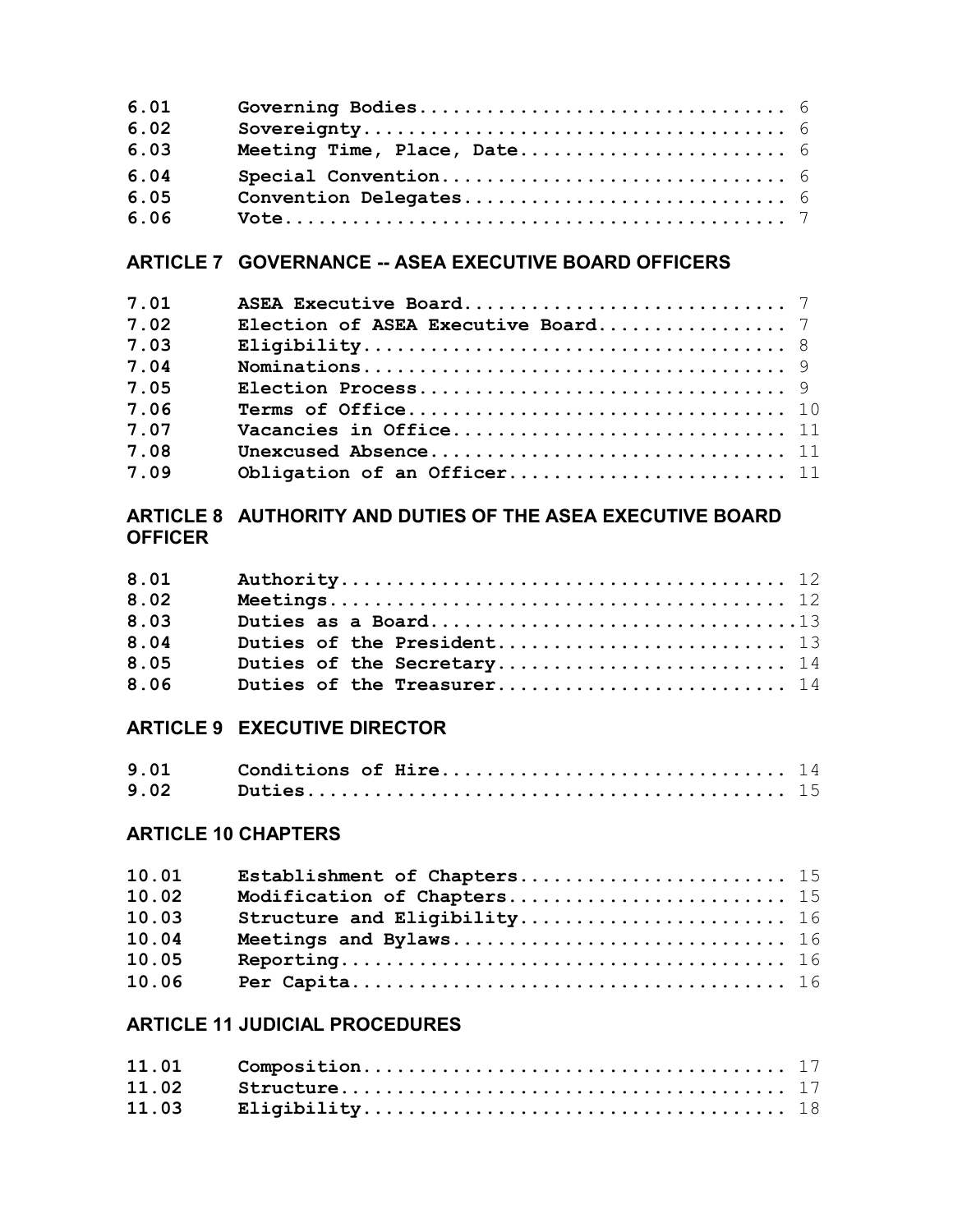## **ARTICLE 12 COLLECTIVE BARGAINING**

| 12.01 |                                               |
|-------|-----------------------------------------------|
| 12.02 | SOA General Government Bargaining Unit CNC 18 |
| 12.03 | Duties of the SOA GGU Bargaining Unit CNC19   |
| 12.04 |                                               |
| 12.05 |                                               |
| 12.06 |                                               |

## **ARTICLE 13 MISCELLANEOUS PROVISIONS**

| 13.02 Parliamentary Procedure 20 |  |
|----------------------------------|--|

## **ARTICLE 14 AFSCME BIENNIAL CONVENTION DELEGATES**

## **ARTICLE 15 APPOINTED COMMITTEES**

| APPENDIX C: MODEL CHAPTER BY-LAWS 27 |  |
|--------------------------------------|--|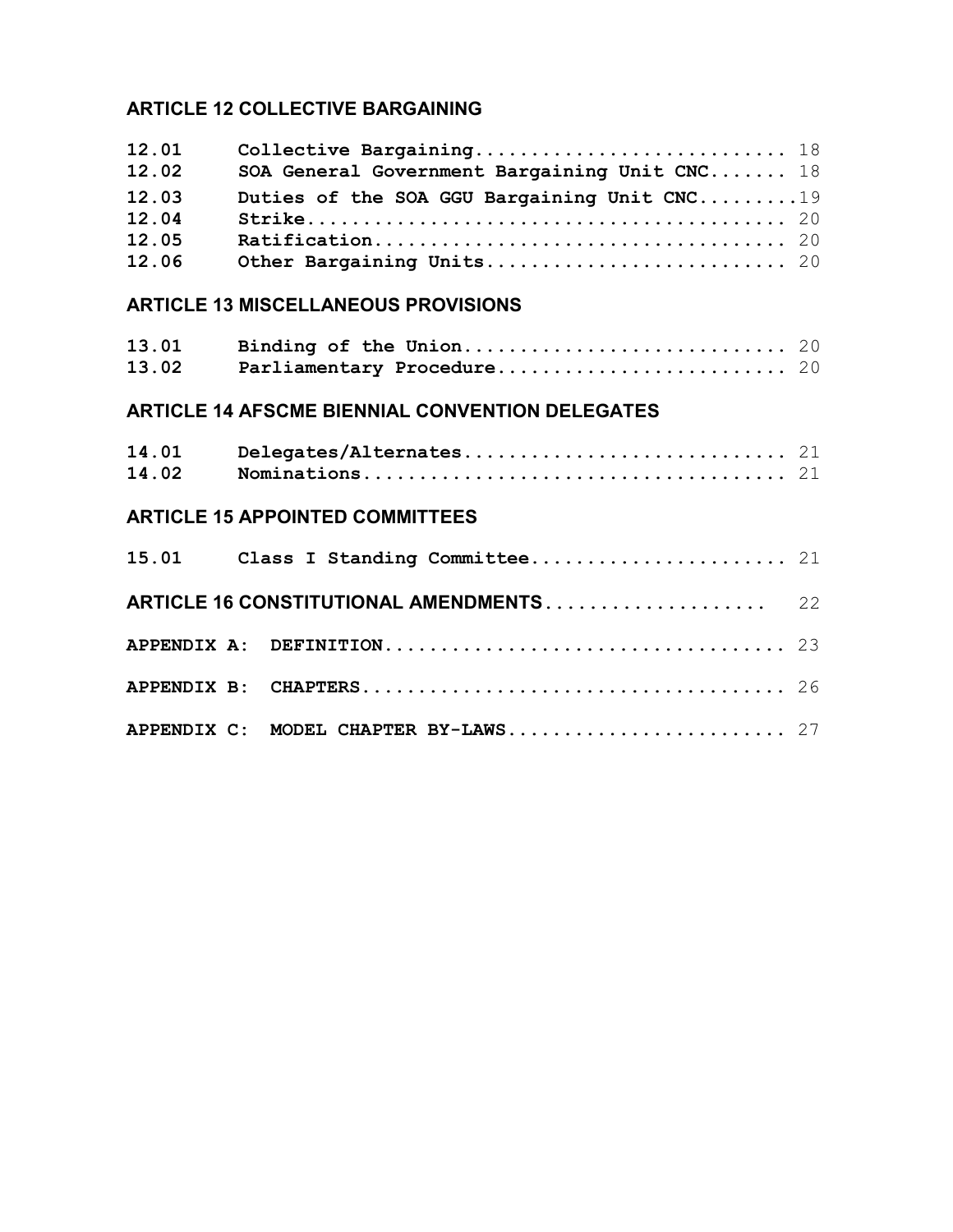#### **CONSTITUTION**

#### **FOR**

#### **ALASKA STATE EMPLOYEES ASSOCIATION**

#### **AFSCME Local 52, AFL-CIO**

#### **ARTICLE 1 DECLARATION, RIGHTS, OBJECTIVES/PRINCIPLES**

#### **1.01 Declaration.**

We, the assembled delegates to the convention of the Alaska State Employees Association do hereby adopt this Constitution, including a Bill of Rights for ASEA/AFSCME Local 52 Members. We hereby direct that this Constitution, following its approval by the convention and members of ASEA/AFSCME Local 52, as required, and its approval by the AFSCME International President, along with the Articles of Incorporation and the Affiliation Agreement between ASEA/AFSCME Local 52 and AFSCME, shall be filed with all appropriate governmental bodies as the official governing documents of the Association.

#### **1.02 Bill of Rights for ASEA/AFSCME Local 52 Members.**

A. Right to Membership: No person otherwise eligible for membership in this Union shall be denied membership, on a basis of unqualified equality, because of race, creed, color, national origin, ethnicity, sex, age, sexual orientation, gender identity or expression, disability, immigration status, or political belief.

B. Freedom of Speech: Members shall suffer no impairment of freedom of speech concerning the operations of this Union. Active discussion of Union affairs shall be encouraged and protected within this organization.

C. Internal Union Affairs: Members shall have the right to conduct the internal affairs of the union free from employer interference.

D. Democratic Elections: Members shall have the right to fair and democratic elections at all levels of the union. This includes due notice of nominations and elections, equal opportunity for competing candidates, and proper election procedures which shall be constitutionally specified.

E. Right to Hold Office: Members shall have an equal right to run for and hold office, subject only to constitutionally-specified qualifications, uniformly applied.

F. Accounting of Funds: Members shall have the right to a full and clear accounting of all Union funds at all levels. Such accounting shall include, but not be limited to, at least annual reports to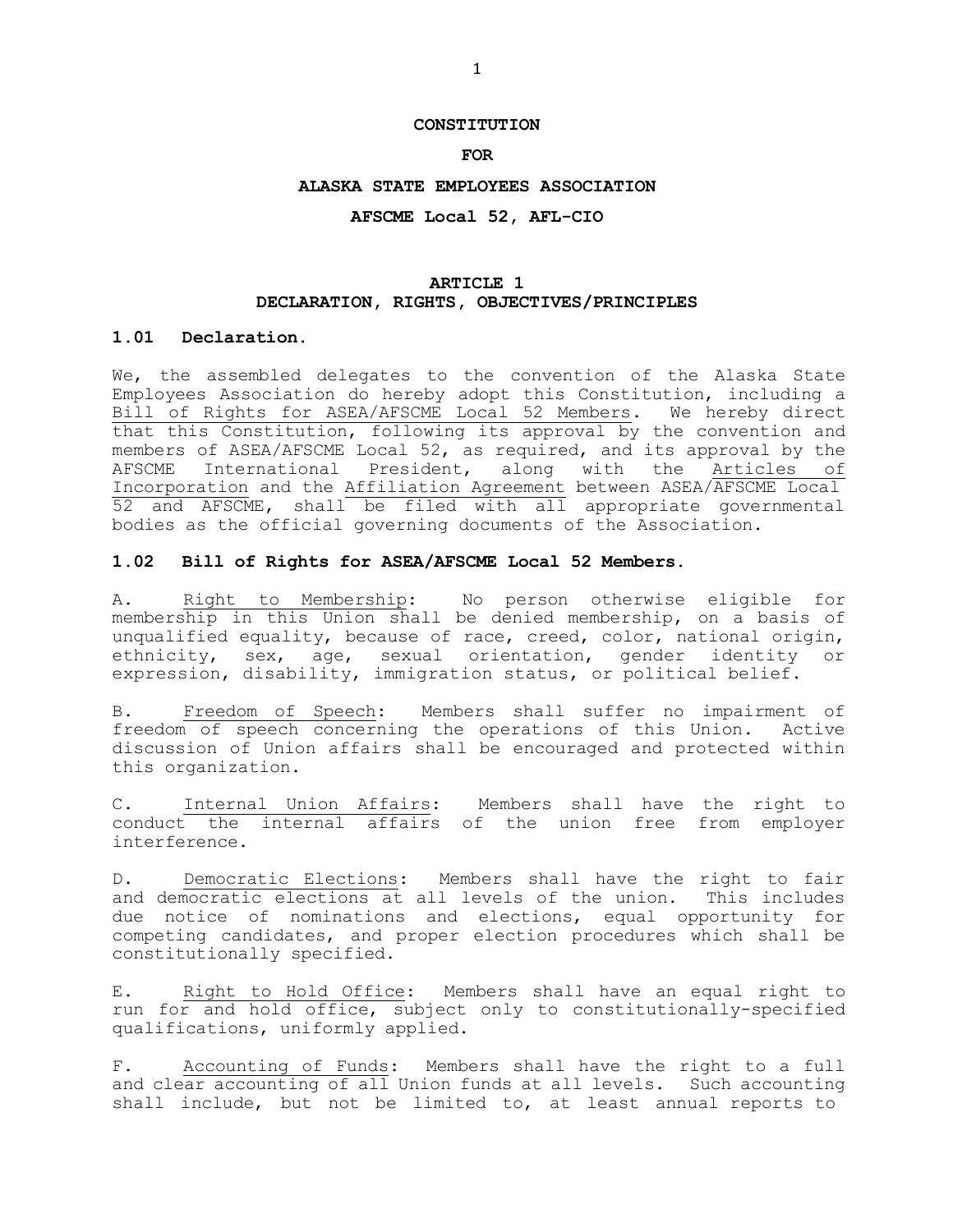the membership by the appropriate fiscal officers and periodic audits by independent auditors not otherwise connected with the union.

The rights given to members in this Constitution, including the right to a full and clear accounting of all Union funds at all levels, shall not be taken away by any other document, form, board, employee, member or power over the Union.

G. Participation in Decisions: Members shall have the right of full participation, through discussion and vote, in the decisionmaking processes of the union, and to pertinent information needed for the exercise of this right. This right shall specifically include decisions concerning the acceptance or rejection, prior to implementation of collective bargaining contracts, Memoranda of Understanding, or any other agreements affecting their wages, hours, or other terms and conditions of employment. All members shall have an equal right to vote, and each vote cast shall be of equal weight.

#### H. Due Process and Recall:

1. Due Process: Charges against a member or officer shall be specific and shall be only on grounds provided in Article X of the AFSCME Constitution. Accused members or officers shall have the right to fair trial with strict adherence to due process. The accused shall be considered innocent until proven guilty.

2. Recall: All elected officials shall be subject to recall by the membership.

> a. A recall petition shall be presented to the ASEA/AFSCME Local 52 Judicial Panel, and the petitioners shall then have 90 days from the date of presentation to obtain the signatures of 25% of the members represented by that elected official who are in good standing, to be valid.

> b. Rights afforded the subject of the recall petition shall be those specified in the AFSCME Constitution and in this Constitution.

> c. The judicial panel shall have 14 calendar days to certify the petition of recall.

> d. If the petition is valid, a ballot shall be distributed to the membership within 30 days of certification. The membership shall have 30 days to vote on the recall.

> e. If the recall petition is sustained by a majority vote of those voting, the vacancies shall be handled as provided in this Constitution.

#### I. Confidentiality:

Member personal identifiable information provided to the Union is confidential and may be used only for Union business purposes.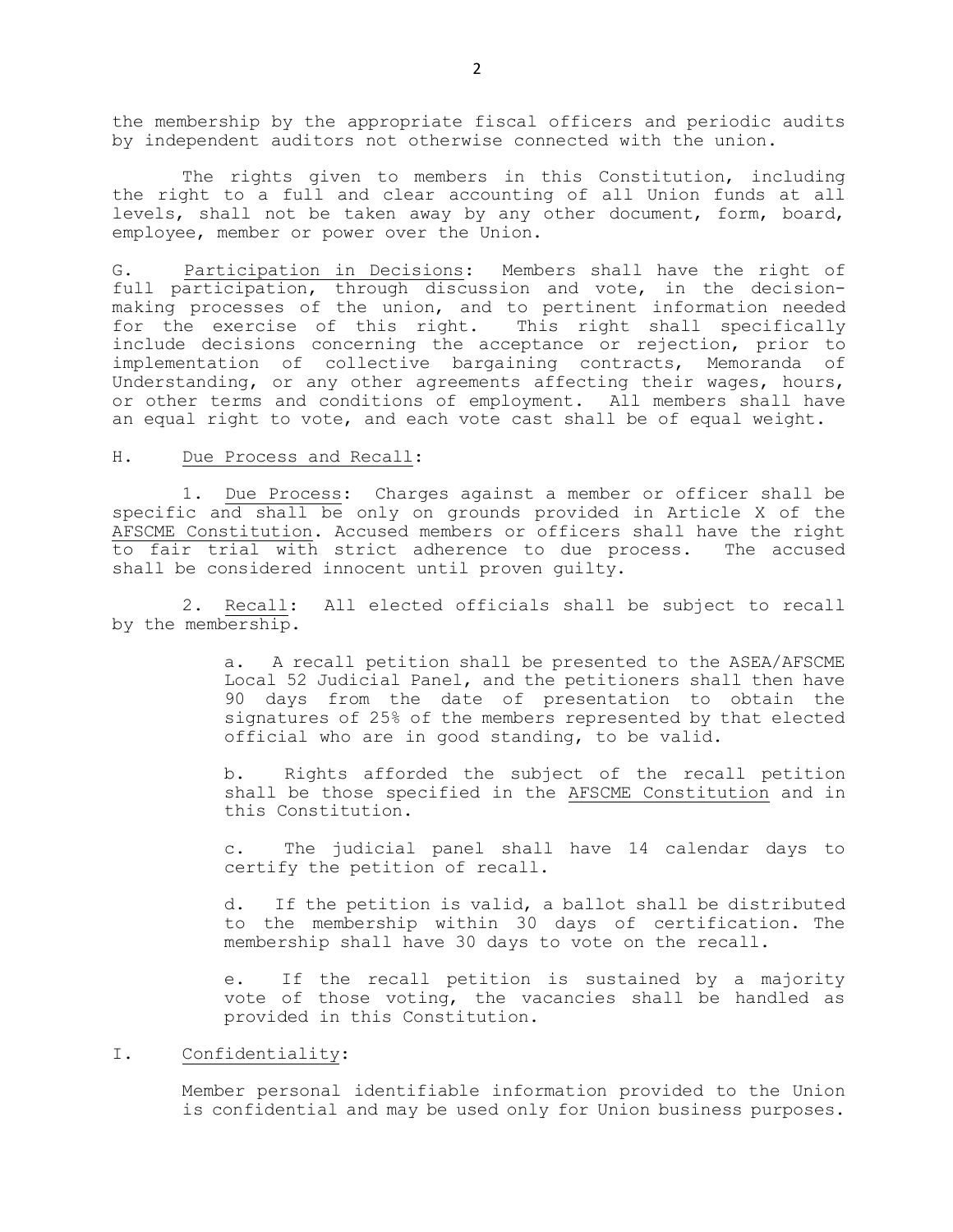#### **1.03 Objectives.**

This Union shall have as its primary objectives:

A. To provide forceful and effective representation of the interests of union members in all matters relating to the negotiations of wages and all other terms and conditions of employment without regard to race, creed, color, national origin, sex, disability, age, sexual orientation, marital or parental status or political belief.

B. To promote in the hearts of union members a constant dedication to the principles of constitutional democracy.

C. To promote fellowship, cooperation, and harmony among state employees.

D. To foster a recognition among our members of the great power which they, as union members, have to effect change in the workplace and society.

E. To protect and strengthen collective bargaining for public employees in Alaska.

F. To promote a cooperative and harmonious relationship between the Alaska State Employees Association and other labor organizations.

G. To engage in legal activities, research and educational activities, political activities, and any other activities appropriate for a labor organization to pursue in order to achieve the goals set forth above, and the principles set forth below.

H. To carry out the objectives of the American Federation of State, County and Municipal Employees, AFL-CIO, as set forth in Article II of the AFSCME Constitution, so long as those objectives do not conflict with the principles and objectives that are specific to ASEA/AFSCME Local 52; and

I. To foster high quality performance on the job.

#### **1.04 Principles.**

In carrying out its objectives, the union shall continually promote and protect the principles of democracy, with the union, and shall adhere to the following principles:

A. Representation shall be based upon the principle of one vote per member;

B. It shall be the policy of the union to accept and encourage free and open debate from all sides on all issues affecting the members or the union. No Bylaws, articles or official policies shall interfere with the members' rights to free speech or association;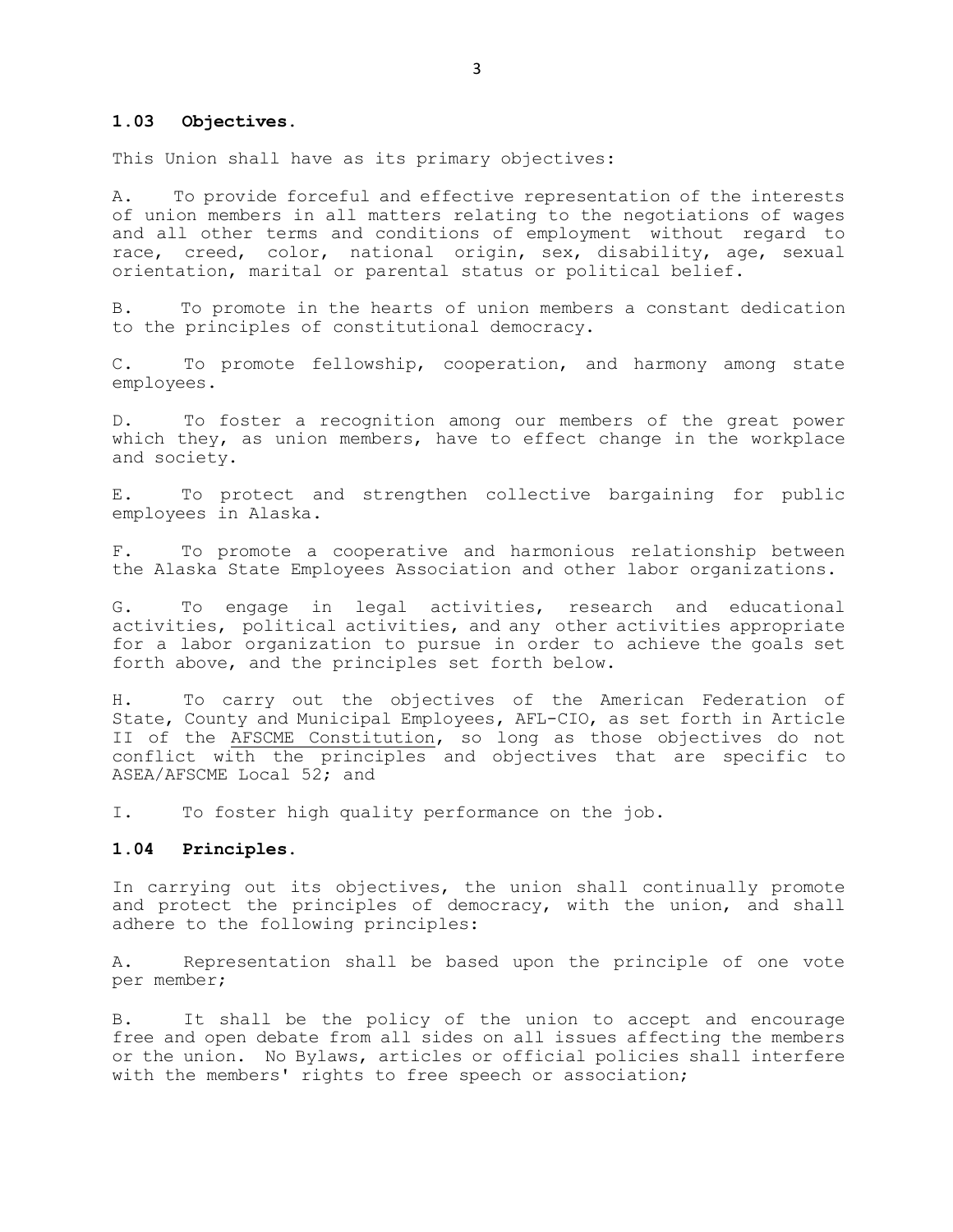C. The union shall encourage and assist members to associate and communicate among themselves regarding any matter affecting their jobs or the union;

D. All meetings of the union shall be open to all members at all times, except: a) to protect the privacy of individuals, and b) to protect the confidentiality of negotiations and/or litigation; and,

E. The union shall ensure due process protection at all times, in any matter pertaining to the union, for all members, subsidiary organizations, and officers.

### **ARTICLE 2 NAME AND HEADQUARTERS**

#### **2.01 Name.**

The official name of this organization shall be the Alaska State Employees Association, Inc./AFSCME Local 52, (ASEA/AFSCME Local 52.)

#### **2.02 Headquarters.**

The headquarters of the union shall be in Anchorage, Alaska. The ASEA Executive Board may provide for such additional offices as may be necessary to carry out the work of the Association.

#### **ARTICLE 3 AFFILIATIONS**

#### **3.01 AFSCME International, AFL-CIO.**

The Alaska State Employees Association shall be affiliated with the American Federation of State, County and Municipal Employees, AFL- CIO.

#### **3.02 Alaska State Federation of Labor, AFL-CIO.**

The Alaska State Employees Association shall be affiliated with the Alaska State Federation of Labor, AFL-CIO, and the appropriate central labor bodies of the AFL-CIO in the State of Alaska.

#### **3.03 Other.**

Any proposed affiliation with any other labor body, or with any AFSCME District Council, shall be ratified by a vote of the membership.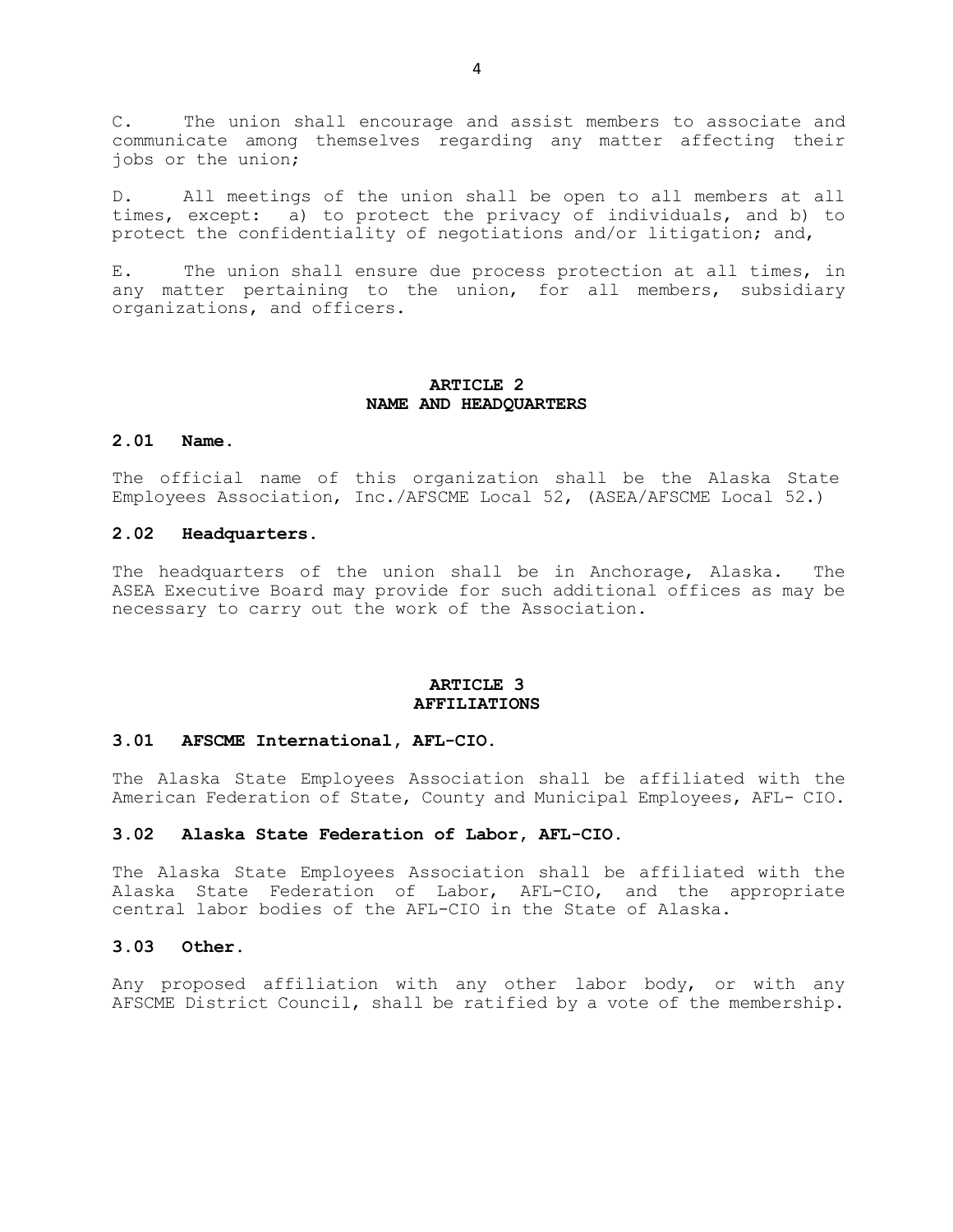#### **ARTICLE 4 MEMBERSHIP**

#### **4.01 Eligibility.**

All full-time, part-time, seasonal, laid-off, and temporary employees of the State of Alaska who are in the General Government Unit, or persons who are employed by the State of Alaska or its related agencies, authorities, or commissions; and including employees of private contractors who perform services which were previously performed by such employees, supervisors of the Fairbanks North Star Borough and employees of the City of Sitka, Alaska, excluding those employees within the jurisdiction of Local 803, shall be eligible for membership in the union.

#### **4.02 Staff.**

Staff employees of the union shall be eligible for membership in the union. Such persons, however, shall not be eligible to hold office in the union or in any of its subordinate bodies. This provision shall not be interpreted to prevent such persons from being elected to serve as an ASEA/AFSCME Local 52 delegate to another labor organization.

#### **4.03 Retirees.**

Retired employees shall not be eligible for membership in ASEA/AFSCME Local 52. An ASEA/AFSCME Local 52 member who is holding an ASEA/AFSCME Local 52 office shall at the time of retirement immediately vacate the seat.

#### **ARTICLE 5 DUES**

#### **5.01 Dues Rate.**

Effective January 1, 2009, the dues rate for individual bargaining unit working members shall be \$5.00 per pay period plus 1% of the base wage earnings up to and including \$833.00; 1.05% of the base wage earnings above \$833.00 up to and including \$1,667.00; 1.10% of the base wage earnings above \$1,667.00 up to and including \$2,500.00; 1.15% of the base wage earnings above \$2,500.00 up to and including \$3,333.00; 1.20% of the base wage earnings above \$3,333.00 up to and including \$4,167.00; and, 1.25% of the base wage earnings that is greater than \$4,167.00 for that pay period.

#### **5.02 Dues Increases.**

Except as may be necessary for the union's dues rates to remain in compliance with the minimum dues provisions as set forth in Article IX of the AFSCME Constitution, the dues rates shall not be adjusted except by a simple majority vote of the members voting.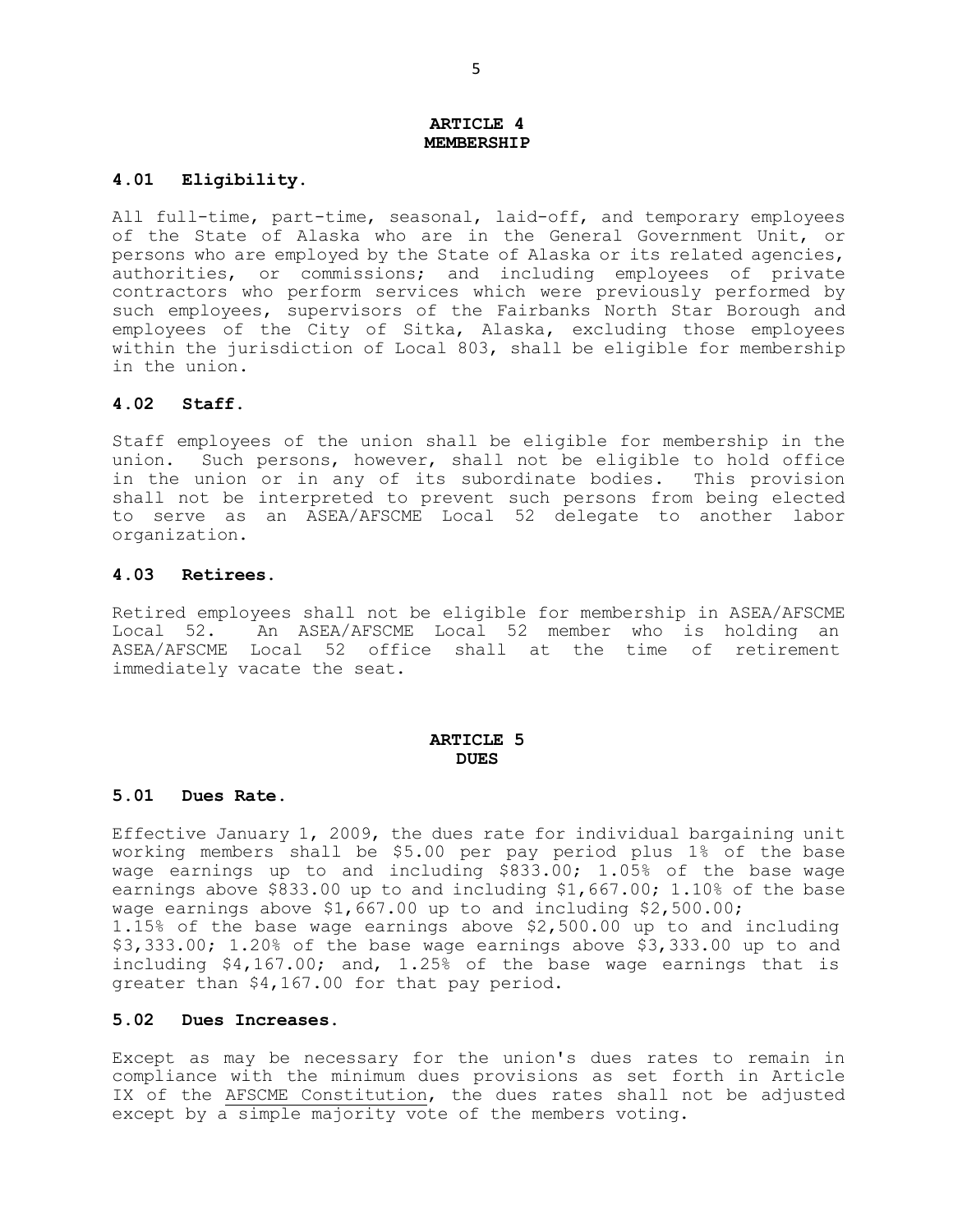#### **ARTICLE 6 GOVERNANCE**

The union shall at all times be subject to the provisions of the International Constitution of the American Federation of State, County and Municipal Employees, AFL-CIO.

#### **6.01 Governing Bodies.**

The union shall be governed by the following bodies: a) Convention, and b) ASEA Executive Board.

#### **6.02 Sovereignty.**

A. All sovereign powers of the union shall be vested in the convention when in session. The convention is the superior governing body of the union and shall set the laws, rules, policies and goals of the union.

B. When the convention is not in session, all sovereign powers, except the power to amend the constitution, shall pass to and vest in the ASEA Executive Board.

#### **6.03 Meeting Time, Place, Date.**

The convention shall meet at such time, place and date as shall be determined by the ASEA Executive Board, provided, however, that the convention shall be held only during the months of February or March. The convention shall be held in every even-numbered year. The call to convention shall be issued no later than 90 days prior to the convention.

#### **6.04 Special Convention.**

A special convention may be called by a two-thirds (2/3) vote of the ASEA Executive Board. A special convention also may be called by at least three chapters representing at least one-third (1/3) of the Association's membership. A special convention also may be called by the AFSCME International President. When a special convention is called, it shall be held as soon as physically possible.

#### **6.05 Convention Delegates.**

#### A. Allocation.

1. The basis of chapter delegates to the convention shall be determined by the formula defined in Article IV, Section 5, of the AFSCME International Constitution. Each chapter shall be entitled to delegates on the basis of membership as follows: one delegate for each 100 members or fraction thereof.

2. No less than ninety (90) days in advance of the convention, the ASEA/AFSCME Local 52 secretary shall notify each chapter of the number of delegates it is entitled to send to the convention.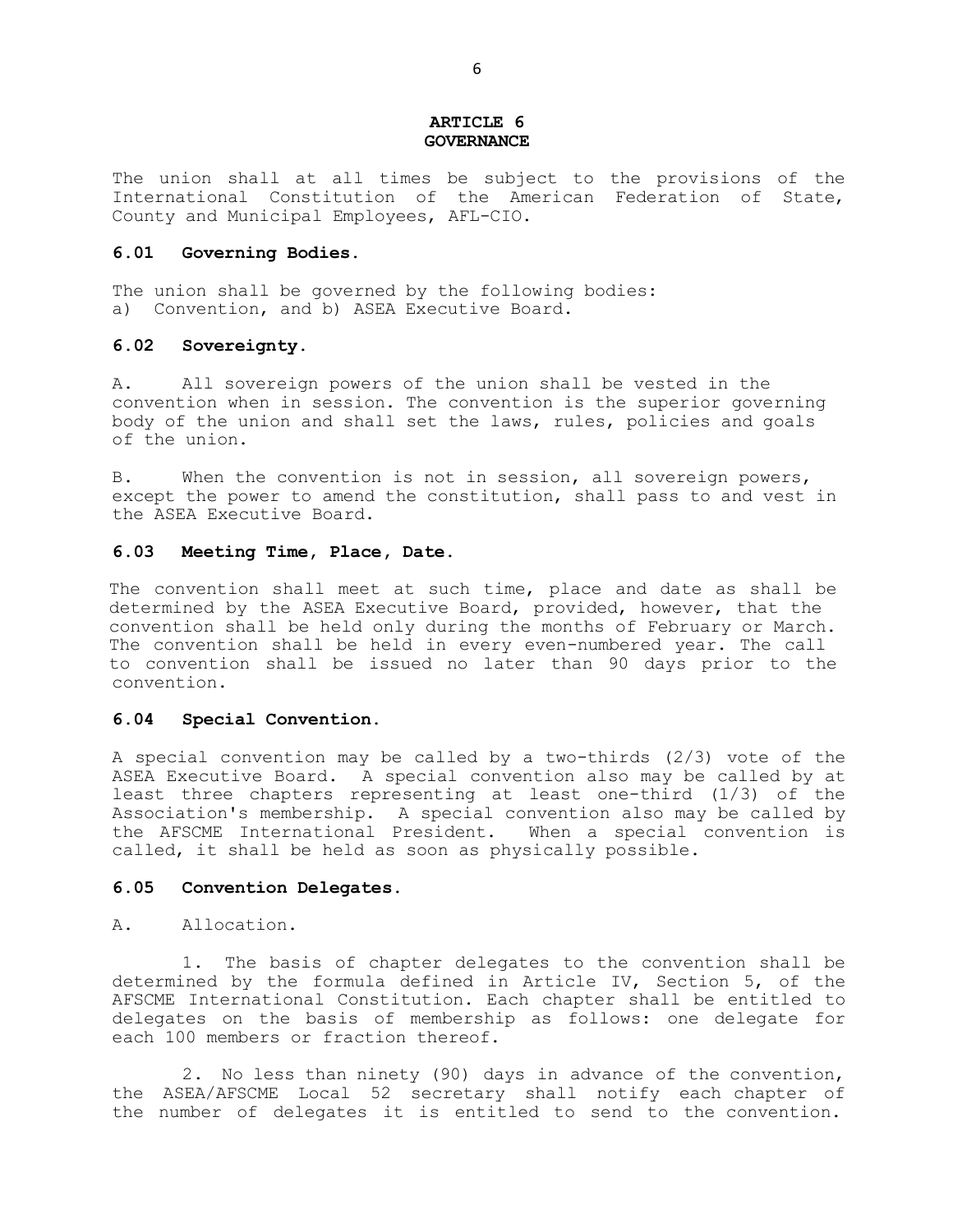#### B. Representation

1. A delegate must be a member in good standing of the chapter that member represents, both at the time of election and at the time the convention convenes. A delegate who at the time of election meets the criteria, but does not meet the criteria at the time the convention convenes, will be considered to have vacated the position.

2. For the purpose of providing representation at a convention, two or more chapters may combine to be represented by a single delegate. No delegate may represent more than four chapters, and such delegate must be a member of one of the chapters that is being represented pursuant to this provision.

#### **6.06 Vote.**

Regardless of the number of delegates, chapters shall be entitled to vote on the basis of one vote for each member or fraction thereof. Chapters entitled to more than one delegate may send fewer than their quota of delegates and the delegates present may cast the entire vote of the chapter on all recorded votes and elections coming before the convention. The number of votes shall be divided equally among the delegates, with any remaining votes to be cast by the chairperson of the delegation, as designated by the chapter. No fractional votes shall be permitted.

#### **ARTICLE 7 GOVERNANCE – ASEA EXECUTIVE BOARD OFFICERS**

#### **7.01 ASEA Executive Board.**

The officers of the union shall consist of a president, a secretary, a treasurer, and additional board members as specified in section 7.02.

#### **7.02 Election of ASEA Executive Board.**

The officers of the ASEA Executive Board shall be elected in the following manner:

A. The president, secretary, and treasurer shall be elected from all ASEA/AFSCME Local 52 members.

B. The five (5) regional board members shall be elected from the State GGU, in the regions described below:

1. Northern Region (Fairbanks area): The Northern Region shall consist of ASEA/AFSCME Local 52 members in Fairbanks North Star Borough.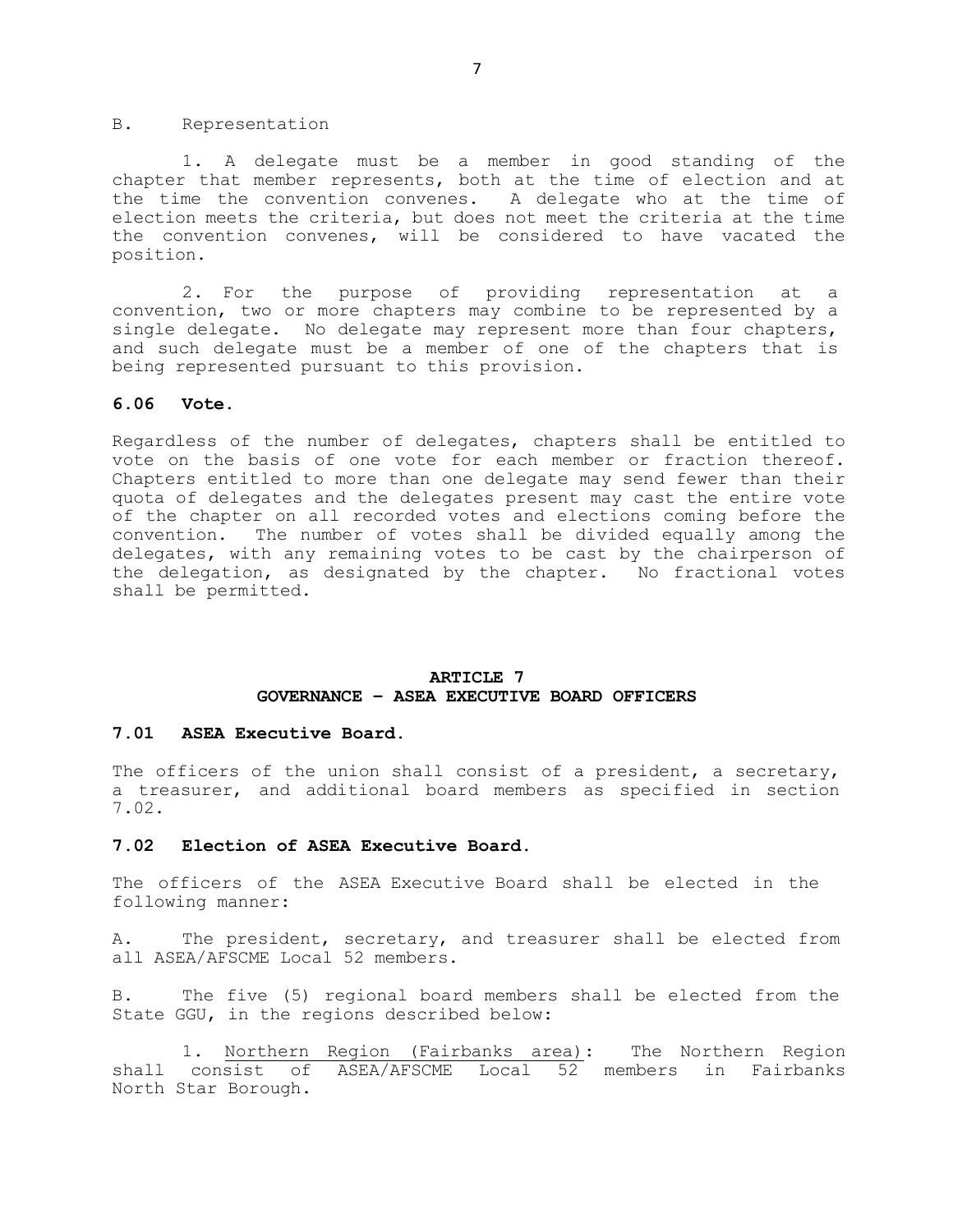2. Central Region (Anchorage area): The Central Region shall consist of ASEA/AFSCME Local 52 members in the municipality of Anchorage.

3. Southeast Region (Juneau area): The Southeast Region shall consist of ASEA/AFSCME Local 52 members in the City and Borough of Juneau.

4. Rural Region: The Rural Region shall consist of ASEA/AFSCME Local 52 members in all areas that are on a road system and not included in B.1, 2, and 3 above.

5. Bush Region: The Bush Region shall consist of ASEA/AFSCME Local 52 members in all areas that are not on the road system, but not included in B.1, 2, 3 and 4 above.

C. Three (3) Occupational Board Members shall be elected, one each as follows:

1 – Clerical/Technical

1 – Professional/Managerial

1 - Class I (as defined under Alaska Statues), regardless of GGU Occupational Group

The Clerical/Technical seat shall be elected from members assigned to either of the State GGU Occupational Groups identified as "Clerical/Technical/Paraprofessional" or "Skilled Crafts/Labor". Even if assigned to one of those occupational groups, Class I employees are precluded from election to either the Clerical/Technical seat or the Professional/Managerial seat, and are only eligible for election to the Class I seat.

D. There shall be assigned one dedicated seat on the ASEA Executive Board for municipal employees organized under ASEA/AFSCME Local 52 for each 1,000 members, or fraction thereof. There shall be assigned one dedicated seat on the ASEA Executive Board for state employees organized under ASEA/AFSCME Local 52, who are not classified as General Government Unit employees in the State of Alaska's system of classification for each 1,000 members, or fraction thereof.

E. Regional and Occupational classifications for Administrative, Technical and Professional employees shall be assigned in accordance with the employer's classification system, for voting and officer eligibility purposes. The ASEA Executive Board may develop and publish written criteria for deviation from the employer's classification system, to be uniformly applied. If the Board determines a deviation is necessary, it will send written notice of its findings and criteria to affected regional and/or job classes. Any member whose classification changes during an elected term of office shall serve out the remainder of their term.

#### **7.03 Eligibility.**

To be eligible to hold a ASEA Executive Board office, a candidate must be employed and must be a member in good standing of the union for at least one year, except for the initial election of a new bargaining unit board member. Other than the President, Secretary, or Treasurer,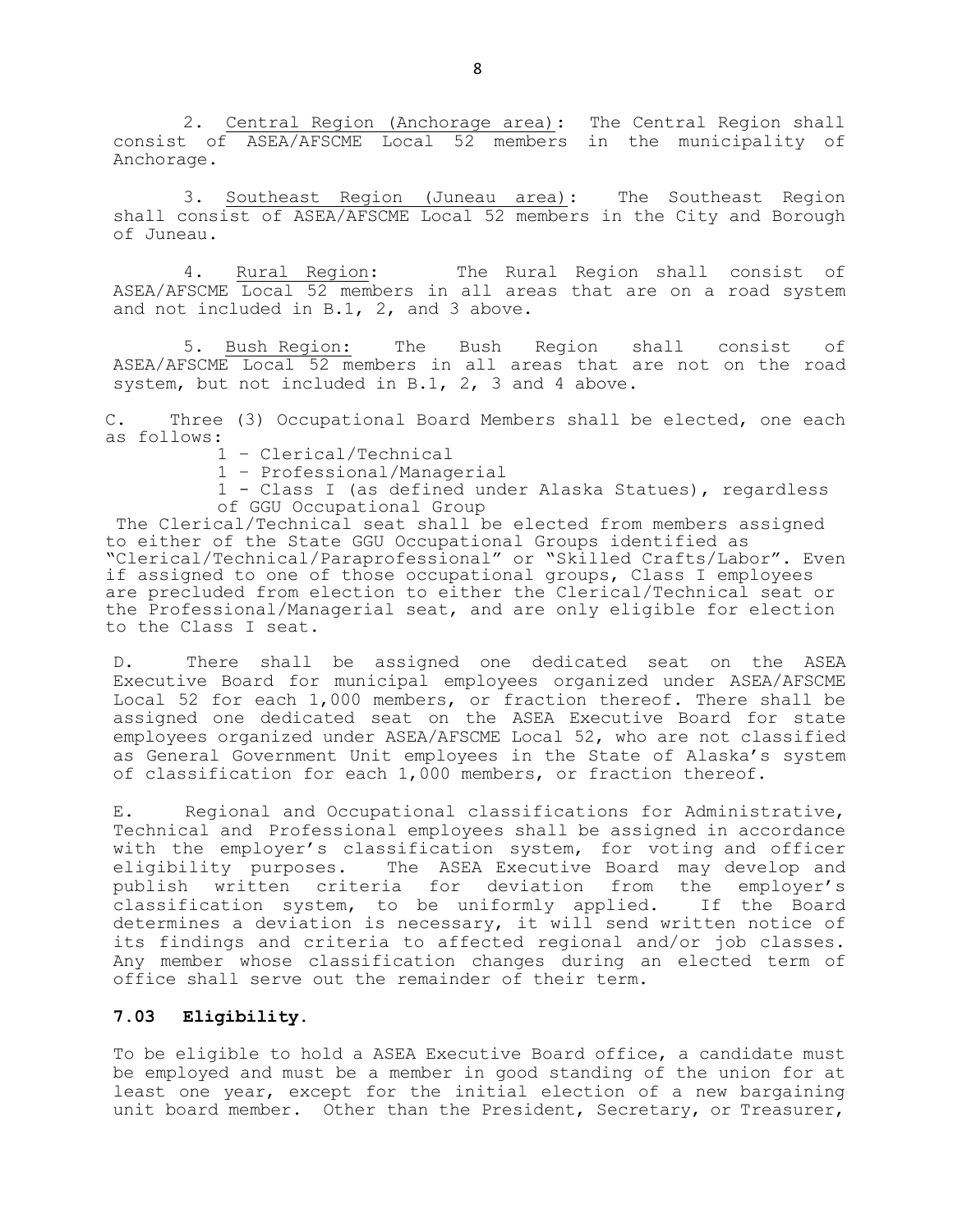the candidate must work in the regional, occupational, or other designated group that member represents.

#### **7.04 Nominations.**

Nominations shall be made by nominating petitions submitted to the elections committee. A member may be a candidate for only one ASEA Executive Board office at any one time.

#### **7.05 Election Process.**

A. All elections shall be conducted in conformity with the AFSCME Elections Code, Appendix D of the AFSCME Constitution.

B. All elections shall be held during the month of March.

C. All elections shall be conducted by secret ballot and at least thirty (30) days shall be allowed for the election.

D. Secret ballot elections may be conducted with the use of mailed paper ballots or with the use of remote electronic voting systems; provided an alternative method is made available to any member who does not have access to the electronic voting system selected.

E. All elections shall be conducted under the supervision of an elections committee, the members of which shall be appointed by the ASEA/AFSCME Local 52 President with the consent of the ASEA Executive Board. No member of the elections committee shall be a candidate for election, or hold any other elected or appointed office in the Union, with the exception of stewards.

1. The elections committee shall be responsible for making all necessary arrangements for the elections, including the mailing of notices of nominations and elections and the distribution and tabulation of ballots.

2. The elections committee shall conduct elections in concurrence with the following timetable:

a. The elections committee shall establish a date, during the month of March, for the tabulation of ballots. This date shall be known as the election date.

b. The elections committee shall arrange to have ballots sent to all ASEA/AFSCME Local 52 members at least thirty (30) days prior to the election date.

c. The elections committee shall establish a deadline for the receipt of nominations. Such deadline shall be sixty (60) days prior to the election date.

d. The elections committee shall mail, or cause to be mailed, a notice of nominations and elections to all ASEA/AFSCME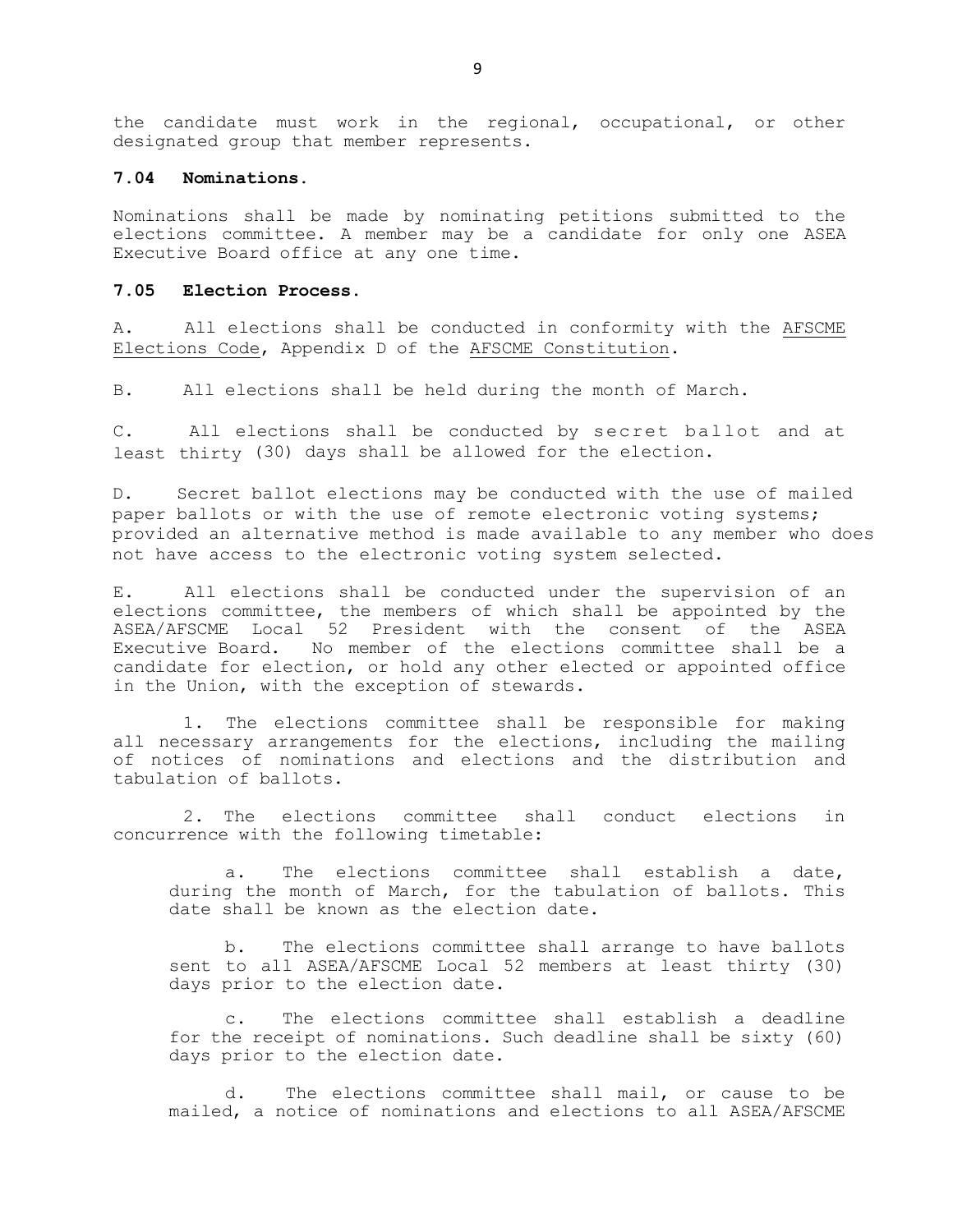Local 52 members at their last known address. The notice required by this section may be distributed through a separate mailing or by inclusion in an official publication of the union. Such notice shall be sent at least ninety (90) days prior to the election date and shall include the following information:

(1) Notice of the office(s) to be filled and the term of each office.

(2) Notice of the deadline for the receipt of nominating petitions.

(3) Notice that any member so nominated must file a written acceptance of the nomination with the elections committee. The notice of acceptance by the nominee shall be submitted with the nominating petition.

(4) Notice of the right of each candidate to submit a statement of their personal qualifications, to be limited to one 8-1/2" x 11" sheet of paper. Such statement, if submitted, will be distributed to the members of the elections committee.

(5) Notice of the date on which ballots will be distributed and the date for the tabulation of ballots.

#### F. Campaign

1. Campaign literature shall not have the address block of the Union office(s) on any publication.

2. Candidates are allowed to display campaign literature on Union Bulletin Boards at various worksites. Members that post the campaign literature for the candidate will do so on their own time.

3. Candidates shall not use the State or Union email systems or other Union electronic media to issue campaign statements.

#### **7.06 Terms of Office.**

The terms of office shall be three (3) years, with March of 2021 being the reference point to determine election years for the Secretary, Treasurer, and six (6) ASEA Executive Board members; and March of 2022 being the reference point to determine election years for the President and the remaining ASEA Executive Board members.\*\*

*\*\* In 2014, the State of Alaska changed its Occupational Group Classifications from Technical; Professional; Administrative Support; and Class I to Clerical/Technical/Paraprofessional; Professional/Managerial; Skilled Crafts/Labor; and First Responders. Articles 7.02 and 7.06 are revised to reflect those changes.*

*At the time of this revision, the current term for the Technical seat runs from March 2018 – March 2021, and the current term for the Administrative Support seat runs from March 2019 – March 2022. Starting with the election in March*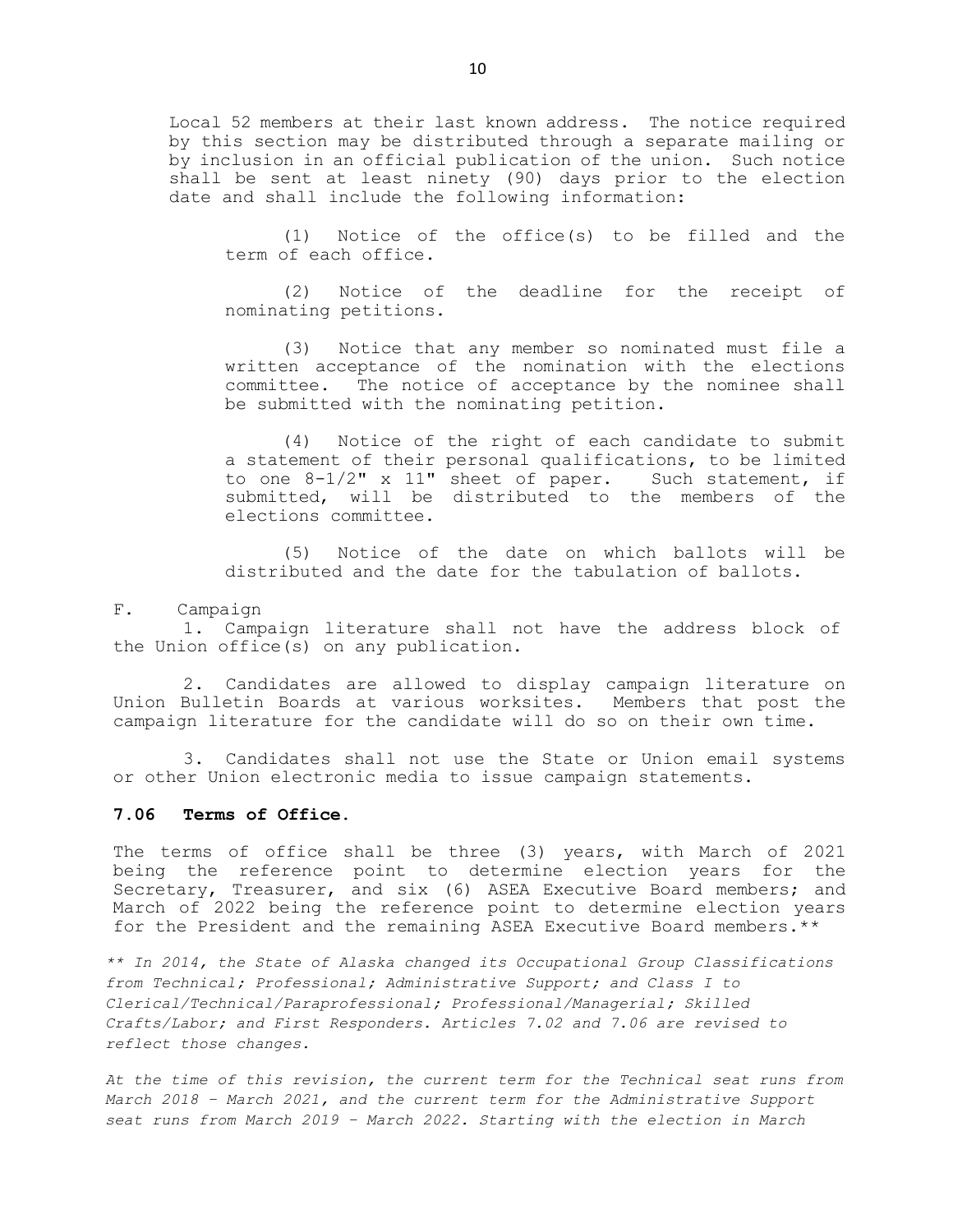*2021, the current Technical seat will become the new Clerical/Technical seat. Notwithstanding the provisions in Constitution Article 7.07, if the current Administrative Support seat becomes vacant after the election of March 2019, it will not be filled. If the Administrative seat remains occupied as of March 2021, the sitting member shall serve out the natural term, after which time the seat will be eliminated.*

#### **7.07 Vacancies in Office.**

Vacancies in office shall be filled on a temporary basis by vote of the ASEA Executive Board and the member so elected shall serve out the unexpired term unless the vacancy occurs in a time frame to be filled by the next regularly scheduled election. In that event, the membership shall then proceed to elect a member to replace the elected member and to serve out the balance of the unexpired term.

#### **7.08 Unexcused Absence.**

Any officer who misses three (3) consecutive, regularly scheduled meetings, without a satisfactory excuse, shall be declared to have vacated the office. Any officer who no longer meets the constitutional requirements established for an office shall be deemed to have vacated the office. Any vacancy so created shall then be filled by the ASEA Executive Board, pursuant to Section 7.07 above.

#### **7.09 Obligation of an Officer.**

Every ASEA/AFSCME Local 52 member, upon assuming an office in the union, shall subscribe to the following Obligation of An Officer:

I,  $\sqrt{I}$  , promise and pledge that I will faithfully perform with honor the duties of the office which I now assume in the Alaska State Employees Association, AFSCME, AFL-CIO. As an officer of this union I will, at all times, act solely in the interests of our members, devote the resources of our union to furthering their needs and goals, work to maintain a union that is free of corruption, to preserve and strengthen democratic principles in our union, and to protect the members' interests in all dealings with employers. I will never forget that it is the members who put me here, and it is the members who I will serve. I further promise that I will, at all times, by example, promote harmony and respect the dignity of this union. I also promise that I will deliver to my successor in office all books, papers and other property of this Union which are in my possession at the close of my official term.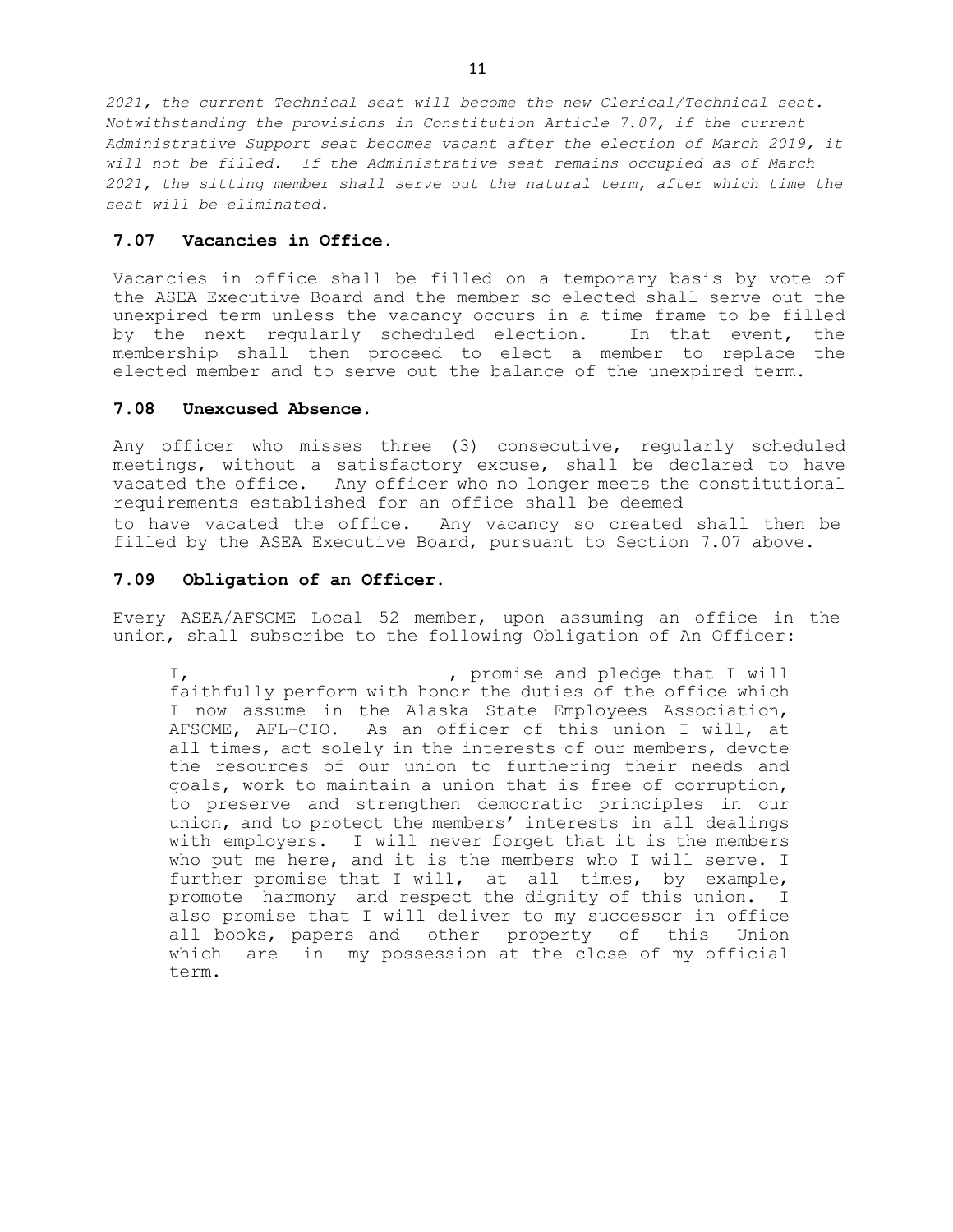#### **ARTICLE 8**

#### **AUTHORITY AND DUTIES OF THE ASEA EXECUTIVE BOARD OFFICER**

#### **8.01 Authority.**

A. The ASEA Executive Board shall be the governing body of the union, except when conventions of the union are in session. All matters affecting the policies, aims and means of accomplishing the purposes of the union not specifically provided for in this Constitution or by action of the delegates at a regular or special convention shall be decided by the ASEA Executive Board.

The specific duties of the ASEA Executive Board shall include, but not be limited to:

1. Assigning all members of the union to the appropriate region for voting purposes;

2. At the request of a majority of subject members, modifying the jurisdiction of existing chapters by creating new chapters or consolidating existing chapters; and,

3. Appointing regional members of all standing committees;

4. Approving the budget and making recommendations to members regarding changes to dues or requests for special assessments.

B. When the ASEA/AFSCME Local 52 Biennial Convention or a special convention is not in session, only the ASEA Executive Board may issue interpretations of this Constitution. The interpretations shall be binding unless amended by the delegates at the next regular or special convention. These interpretations are subject to an appeal to the AFSCME International President.

#### **8.02 Meetings.**

A. The ASEA Executive Board shall meet at least quarterly. If fiscally prudent the board shall hold at least one meeting each year in the state's three principal urban areas and in one rural area. Additional meetings may be called by the president or by a majority of the ASEA Executive Board.

1. Two-thirds (2/3) of the members of the State Executive Board shall be required for a quorum.

2. All meetings of the ASEA Executive Board are open to observation by any member in good standing of the union. Meetings may be closed if the board decides by two-thirds (2/3) majority vote that it is necessary: (a) to protect the privacy of individuals; or (b) to protect the confidentiality of negotiations and/or litigation. The reason for the closed meeting shall be stated in the minutes.

3. Whenever, in the opinion of the president, a matter arises which requires the urgent attention of the ASEA Executive Board at a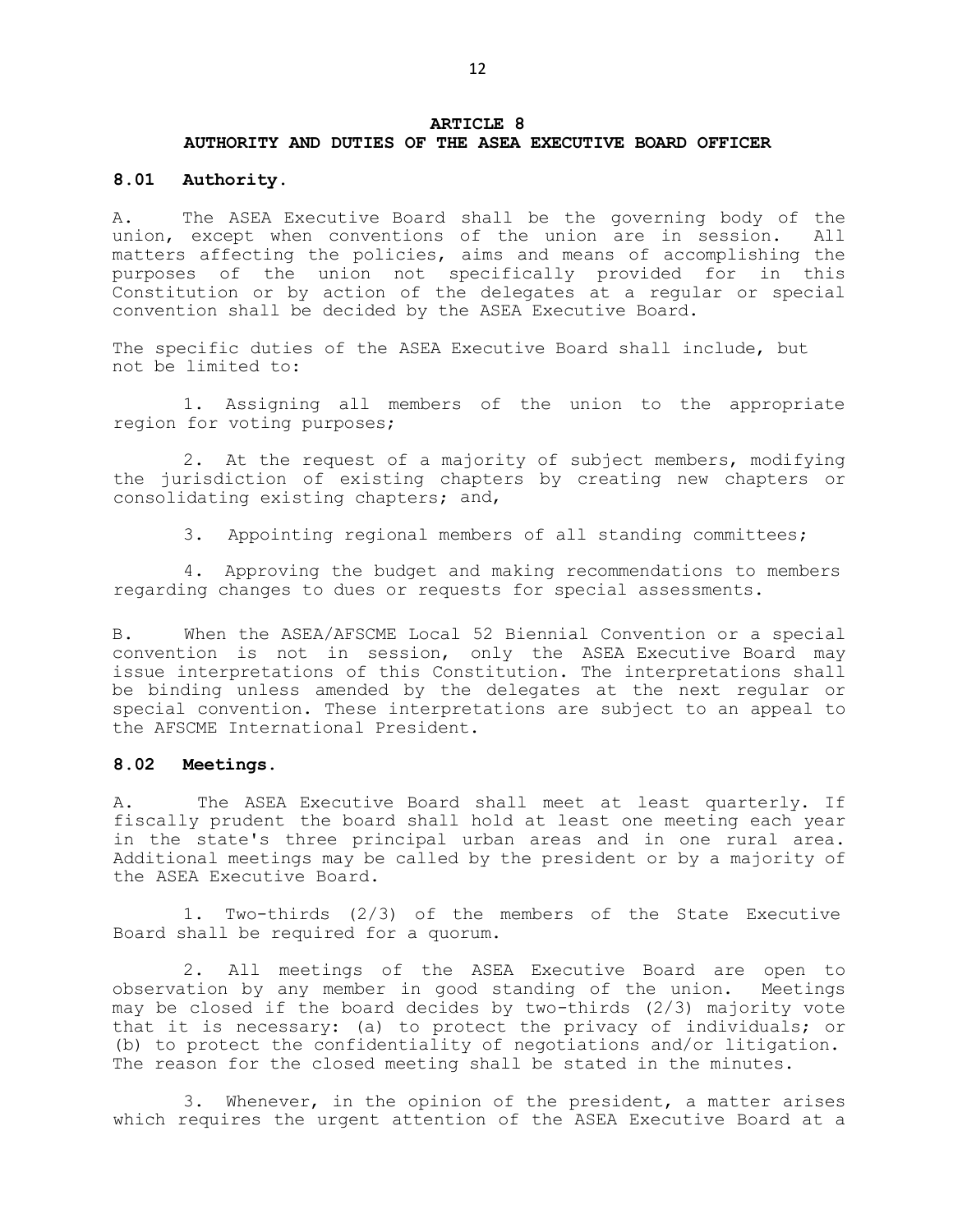time when the board is not in session, the president may contact the members of the board by letter, e-mail, fax or telephone and require them to vote on the matter. Any such action so taken by the members of the ASEA Executive Board shall constitute action of the board as though it were in formal session, but the actions taken shall be reviewed at the next meeting of the ASEA Executive Board and shall be part of the minutes.

B. Regular and special meetings of ASEA/AFSCME Local 52, including Executive Board, may be conducted virtually through the use of audio and/or video teleconferencing in accordance with AFSCME International Constitution, Appendix E-Policy for conducting Audio and/or Video Teleconferencing Meetings of a Subordinate Body.

#### **8.03 Duties as a Board.**

A. The ASEA Executive Board shall hire an Executive Director who shall sit on the ASEA Executive Board with a voice, but no vote. By majority vote, the Executive Board may excuse the Executive Director from an executive board meeting when matters related to his/her employment contract or performance are addressed.

B. In compliance with 1.02.F of the Bill of Rights for ASEA/AFSCME Local 52 members, the ASEA Executive Board shall contract annually with a licensed, bonded Certified Public Accountant (CPA) for a complete independent audit of the finances of the union. The results of this audit shall be submitted to each chapter. Within thirty (30) days after the results of the audit have been submitted by the CPA, it shall be posted to the Union website and forwarded to chapter presidents.

#### **8.04 Duties of the President.**

The president of the union shall perform the following duties: The president shall preside at all conventions of the union and at all meetings of the ASEA Executive Board.

B. The president shall countersign all checks drawn against the funds of the union; provided that, with the approval of the ASEA Executive Board, the president may designate a deputy to sign such checks.

C. The president, with approval of the ASEA Executive Board, shall appoint all standing and special committees of the union, except as otherwise provided for by this constitution. The president shall be an ex-officio member of all committees, except the elections committee.

D. The president shall report periodically to the State Executive Board, the chapters, and the convention on the affairs of the union.

E. In the vacancy of the president's position, Article 7.07 shall apply.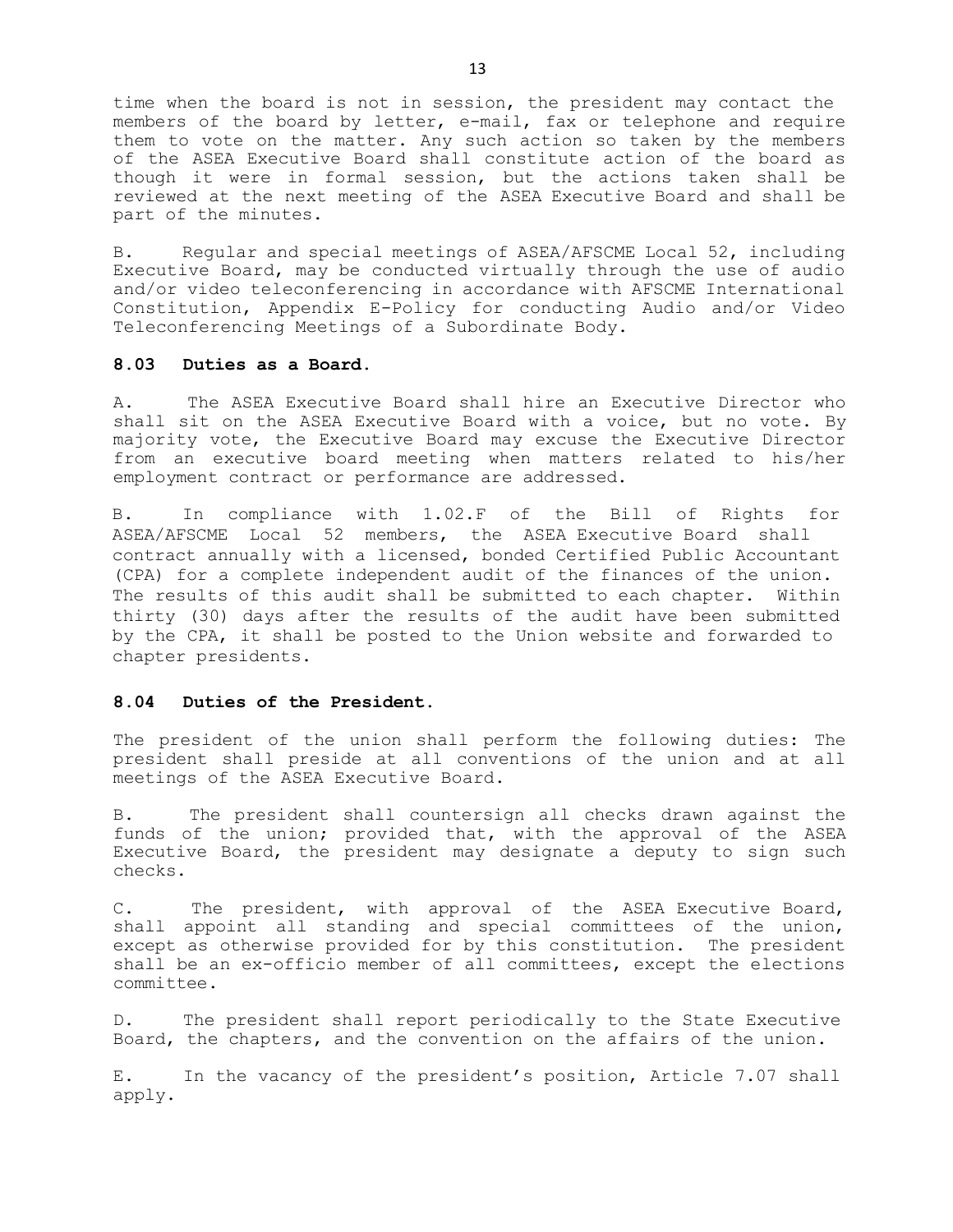#### **8.05 Duties of the Secretary.**

The secretary of the union shall perform the following duties:

A. In consultation with other members of the ASEA Executive Board and the Executive Director, establish the agenda for each meeting. Such agenda, along with the notice of the time, date, and place of general meetings of the ASEA Executive Board, shall be mailed or otherwise delivered at least ten (10) days prior to each meeting of the ASEA Executive Board and to each chapter president.

B. Maintain a record of the proceedings of all convention and ASEA Executive Board meetings. The minutes of all board meetings shall be furnished to the chapter presidents within thirty (30) days of each board meeting.

C. In the absence of the president, the secretary shall preside over meetings. If a vacancy occurs in the office of president, the secretary shall assume the duties and responsibilities of the president until such time as the vacancy in office is filled as provided in this constitution.

D. If the treasurer is not available, then the secretary shall execute the duties of the office.

#### **8.06 Duties of the Treasurer.**

The treasurer of the union shall perform the following duties:

A. Receive, deposit, and disburse all funds of the union in accordance with the financial accounting requirements set out in the AFSCME Financial Standards Code.

B. Act as custodian of all properties of the union.

C. Sign all checks drawn against the funds of the union provided approval of the ASEA Executive Board.

D. The treasurer shall report bi-monthly to the ASEA Executive Board, chapters, and the convention on the financial condition of the union.

E. The treasurer shall make the books and records of the union available for inspection at reasonable times by the officers of the union, by duly authorized representatives of the AFSCME International President, and by members of the union.

#### **ARTICLE 9 EXECUTIVE DIRECTOR**

#### **9.01 Conditions of Hire.**

A. The Executive Director shall serve at the discretion of the ASEA Executive Board.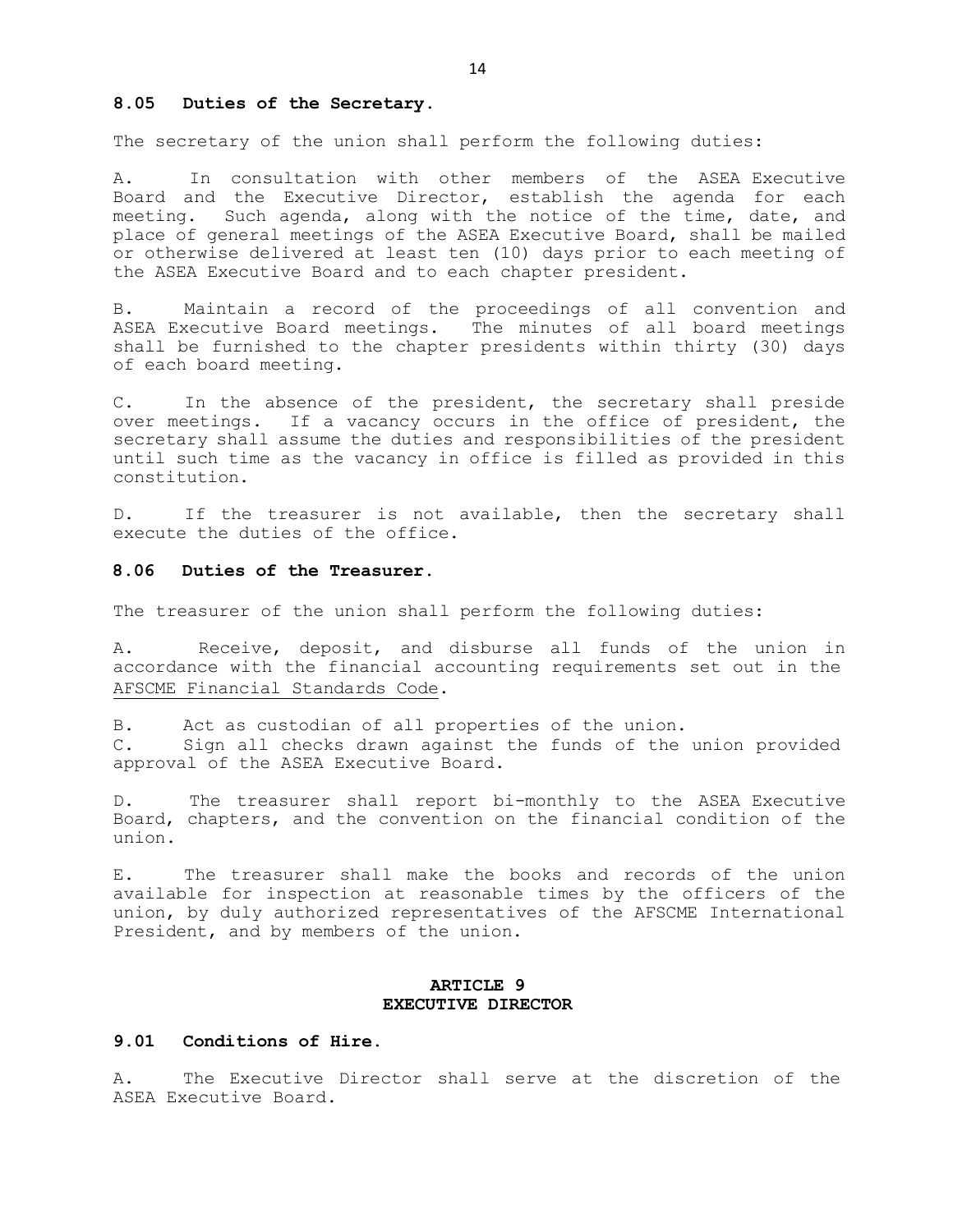B. The Executive Director is the union's administrative officer, and must give full time to the union.

#### **9.02 Duties.**

A. The Executive Director shall, under policies established by the ASEA Executive Board, employ, terminate, fix the compensation and expenses, be responsible for conducting the day-to-day affairs of the union and direct the activities of such staff as are required to carry out effectively the functions of the union.

- B. Fiscal Budget.
	- 1. The fiscal year for the union shall begin on the first day of July and end on the last day of June.

2. No less than sixty (60) days prior to the beginning of each fiscal year, the Executive Director shall submit in writing to the ASEA Executive Board a proposed budget for the coming fiscal year. The proposed budget shall establish the anticipated income and its sources and the anticipated expenditures and their purposes. The proposed budget may be revised by the ASEA Executive Board which must approve a final budget no later than thirty (30) days prior to the beginning of the coming fiscal year. In convention years, the ASEA Executive Board shall submit its recommended budget to the convention delegates fifteen (15) days prior to the convention for final approval by the convention.

#### **ARTICLE 10 CHAPTERS**

#### **10.01 Establishment of Chapters.**

A. The ASEA Executive Board shall establish such chapters, by separate region and/or occupational group, as it deems necessary to provide for the most effective means of permitting the members of the union to participate fully in the affairs of the union.

B. The chapters set forth in Appendix B are hereby established.

#### **10.02 Modification of Chapters.**

A. The State Executive Board, by a two-thirds vote, at the request of a representative group of members, may modify the jurisdiction of an existing chapter by creating new chapters or consolidating existing chapters.

B. Chapters, at the request of a representative group of members, may establish subchapters or may modify existing subchapters by creating new subchapters or consolidating existing subchapters. Notice of such action shall be provided to the ASEA Executive Board.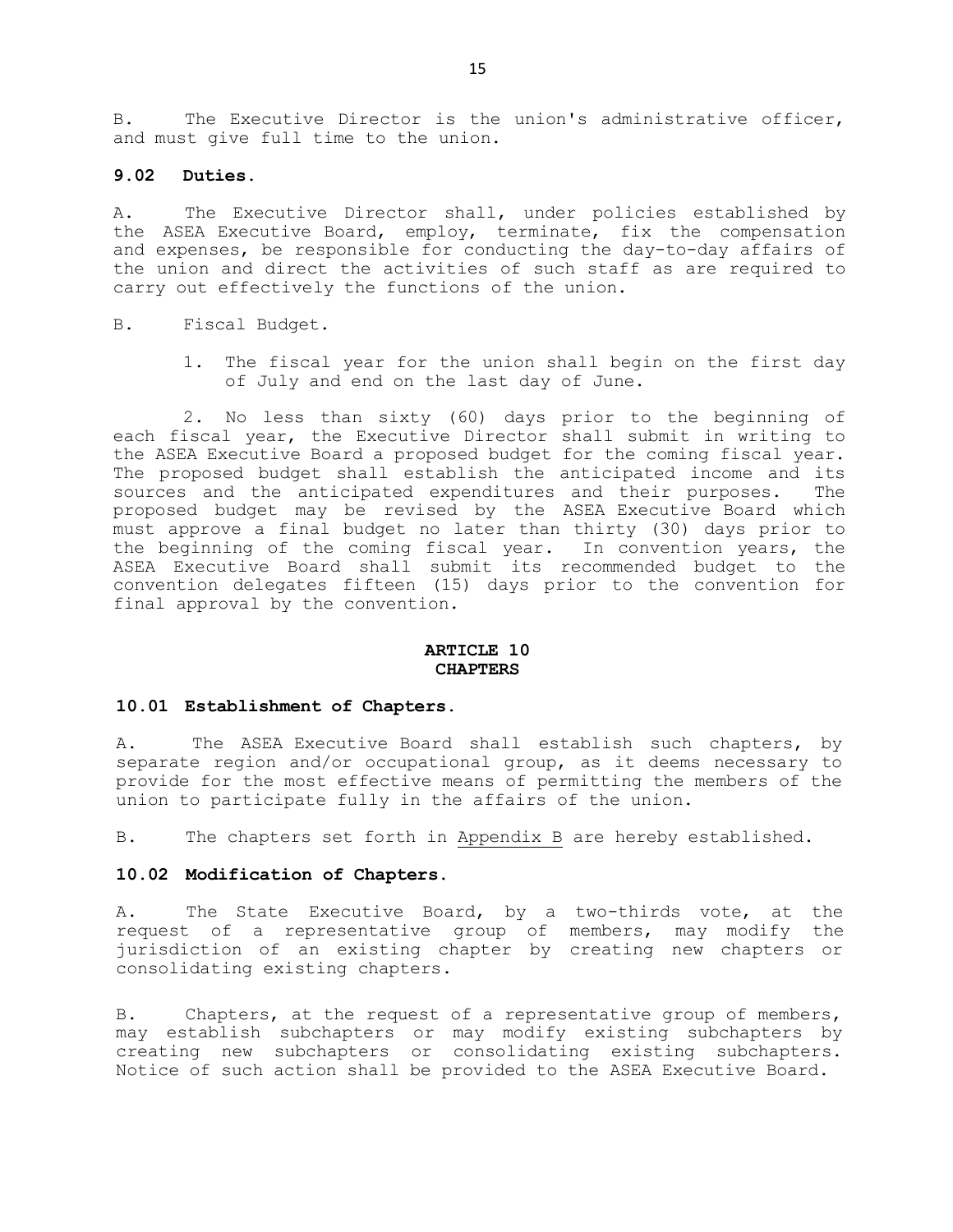#### **10.03 Structure and Eligibility.**

A. Each chapter shall elect a president, secretary, and a treasurer who shall serve a term of office as prescribed within the chapter bylaws, but not to exceed three (3) years. Additional chapter officers may be established within a chapter's bylaws who shall serve terms of office not to exceed three (3) years. A member may be a candidate for only one chapter office at any one time.

B. To be eligible to hold a chapter executive board office, a candidate must be employed and must be a member in good standing of the Union. The member's bargaining unit designated workplace must be located in the chapter that member represents, as defined by the ASEA Executive Board.

#### **10.04 Meetings and Bylaws**

Chapters shall meet at least annually and shall adopt bylaws for the conduct of their affairs. For this purpose, a chapter may use the model chapter bylaws set forth in Appendix C of the constitution. Alternately, a chapter may adopt its own bylaws provided they do not conflict with this constitution or the AFSCME Constitution.

#### **10.05 Reporting.**

A. A copy of the chapter bylaws shall be filed with the ASEA/AFSCME Local 52 headquarters.

B. A copy of the chapter meeting minutes shall be filed with the ASEA/AFSCME Local 52 headquarters.

C. A report reflecting the chapter's financial status shall be filed with the ASEA/AFSCME Local 52 headquarters each fiscal-year end of the union.

### **10.06 Per Capita.**

The ASEA Executive Board shall implement a program to provide financial support for GGU chapter operations. ASEA/AFSCME Local 52 shall provide that four percent (4%) of the total dues and agency fees collected by the union shall be designated for chapter operations. If sufficient funds are available, each chapter shall receive a minimum allocation of \$1000 annually. If there are additional funds, they shall be apportioned between the chapters on the basis of their respective memberships. Sharing to other ASEA chapters shall be determined as follows: Total Member dues/Agency fees paid less ASEA core operating costs assigned to their chapter.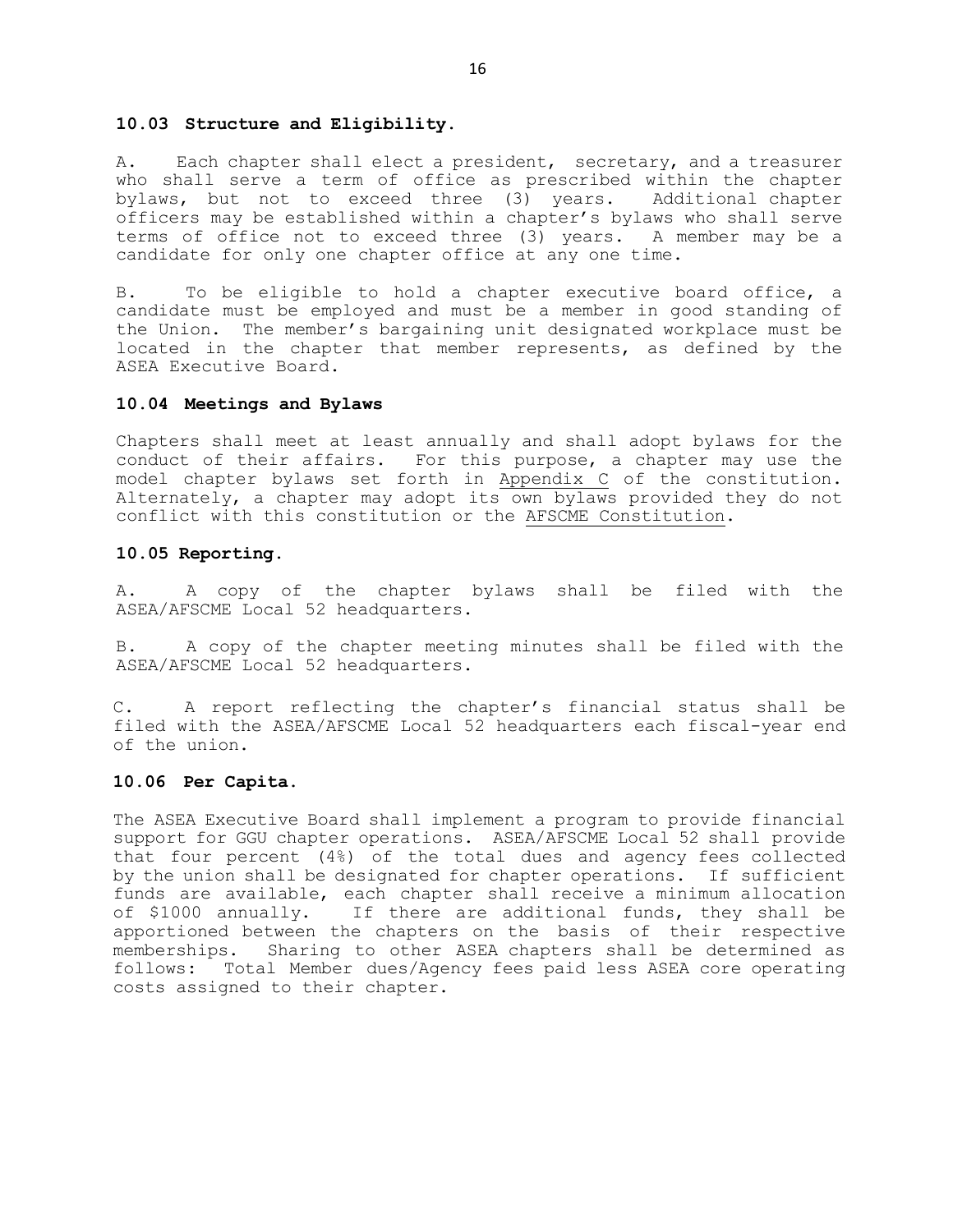#### **ARTICLE 11 JUDICIAL PROCEDURES**

#### **11.01 Composition.**

The judicial panel shall be composed of ASEA members excluding any paid staff and officers as defined in Article 7.01. It shall conduct its affairs according to Article X of the AFSCME Constitution. All trials shall be conducted with three (3) trial officials. Unless otherwise provided for in this article, it shall conduct judicial panel procedures in conformance with Article XI of the AFSCME Constitution.

#### **11.02 Structure.**

A. The Judicial Panel shall be composed of four (4) members and four (4) alternates who shall be elected from the respective areas as follows:

1. One (1) member from Anchorage for a three-year term with March of 1994 being the reference point to determine election years.

2. One (1) member from Fairbanks for a three-year term with March of 1994 being the reference point to determine election years.

3. One (1) member from Juneau for a three-year term with March of 1995 being the reference point to determine election years.

4. One (1) member from the Rural/Bush area for a three-year term with March of 1995 being the reference point to determine election years.

B. The person from the area to receive the most votes shall be the Judicial Panel member and the person with the second most votes shall be Alternate Judicial Panel Member.

C. The chair of the judicial panel shall be selected by a majority of the members and alternates who vote. The term of the chair shall be for one year, commencing each April and ending in March of each subsequent year.

D. The duties of the chair will be as follows:

1. To conduct official correspondence and representation on behalf of the judicial panel members with charging and accused parties, the ASEA Executive Board and other trial bodies.

2. To convene and chair meetings of the judicial panel members for preliminary review of charges, the purpose of such review being the determination whether a charge will be accepted and filed, based on the judicial panel finding that a reasonable likelihood exists that a specific chargeable action or actions under Article X of the AFSCME Constitution may have occurred.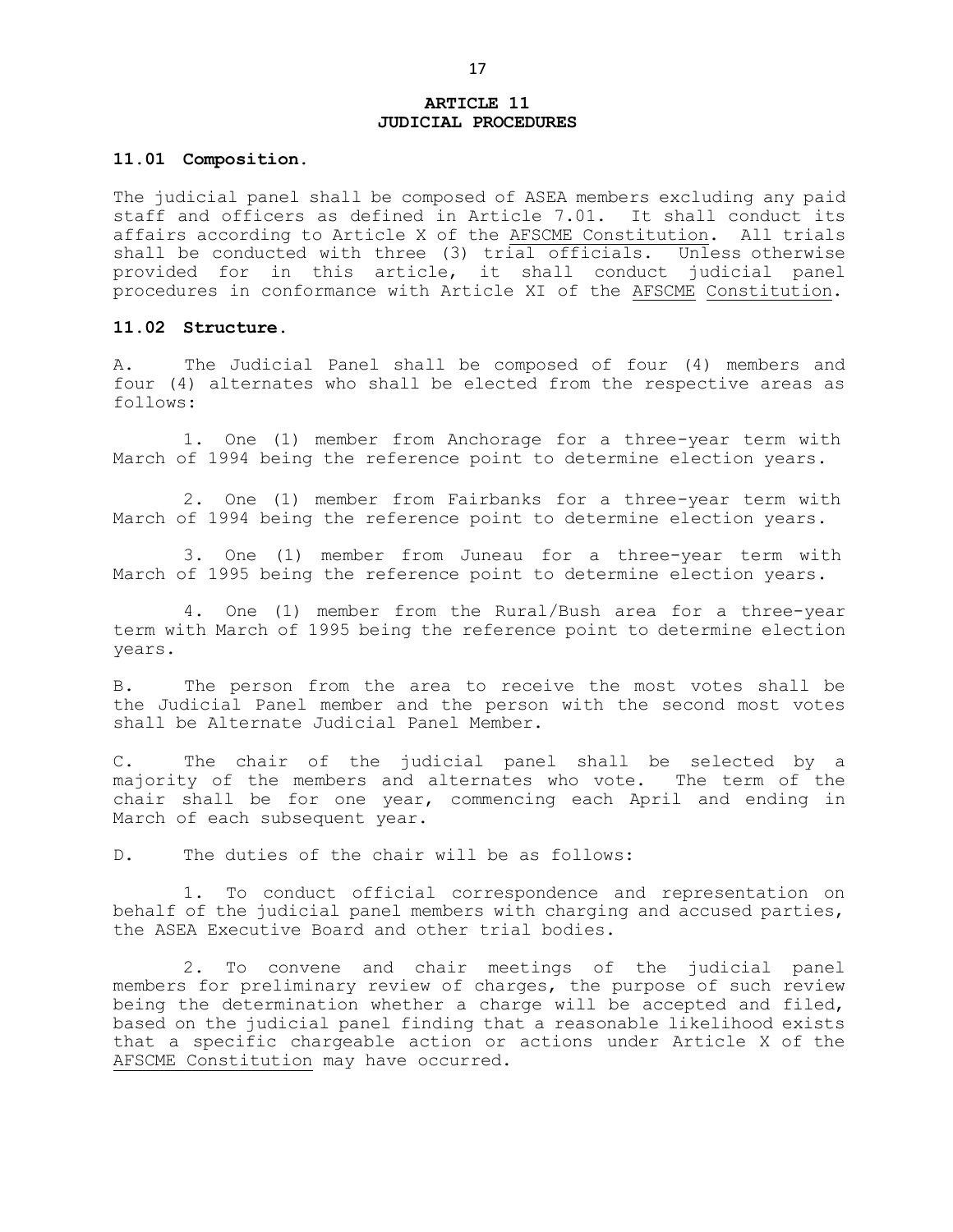3. To coordinate the venue of trials and the assignment of iudicial panel members to specific cases, assuring the fair and orderly rotation of assignments among members and alternates.

### **11.03 Eligibility.**

No salaried employees of the union or any member holding any elective office in the union shall be eligible to serve on the Judicial Panel. This provision shall not be interpreted to prohibit a judicial panel member from being elected to serve as an ASEA delegate to another labor organization.

#### **ARTICLE 12 COLLECTIVE BARGAINING**

#### **12.01 Collective Bargaining.**

In preparing for negotiations with the employer, a contract negotiating committee shall be assembled to ascertain the interests and needs of the members and to develop the bargaining unit's goals and objectives for negotiations.

### **12.02 State of Alaska General Government Bargaining Unit Contract Negotiating Committee (CNC).**

A. For the purpose of conducting negotiations with the State of Alaska, the union shall be represented by the Contract Negotiating Committee consisting of seven (7) ASEA/AFSCME Local 52 General Government Unit members.

B. Negotiators and alternates must be elected and seated at least twelve (12) months prior to the end of the expiring contract.

1. Each ASEA/AFSCME Local 52 member shall be provided two votes to elect two Contract Negotiating Committee representatives for the seats they are eligible to vote for.

C. The Contract Negotiating Committee shall consist of members in good standing elected from the following categories:

1. One negotiator and one alternate elected from the members in the Northern Region,

2. One negotiator and one alternate elected from the members in the Central Region,

3. One negotiator and one alternate elected from the members in the Southeast Region,

4. One negotiator and one alternate elected from the members in the Rural Region,

5. One negotiator and one alternate elected from the members in the Bush Region,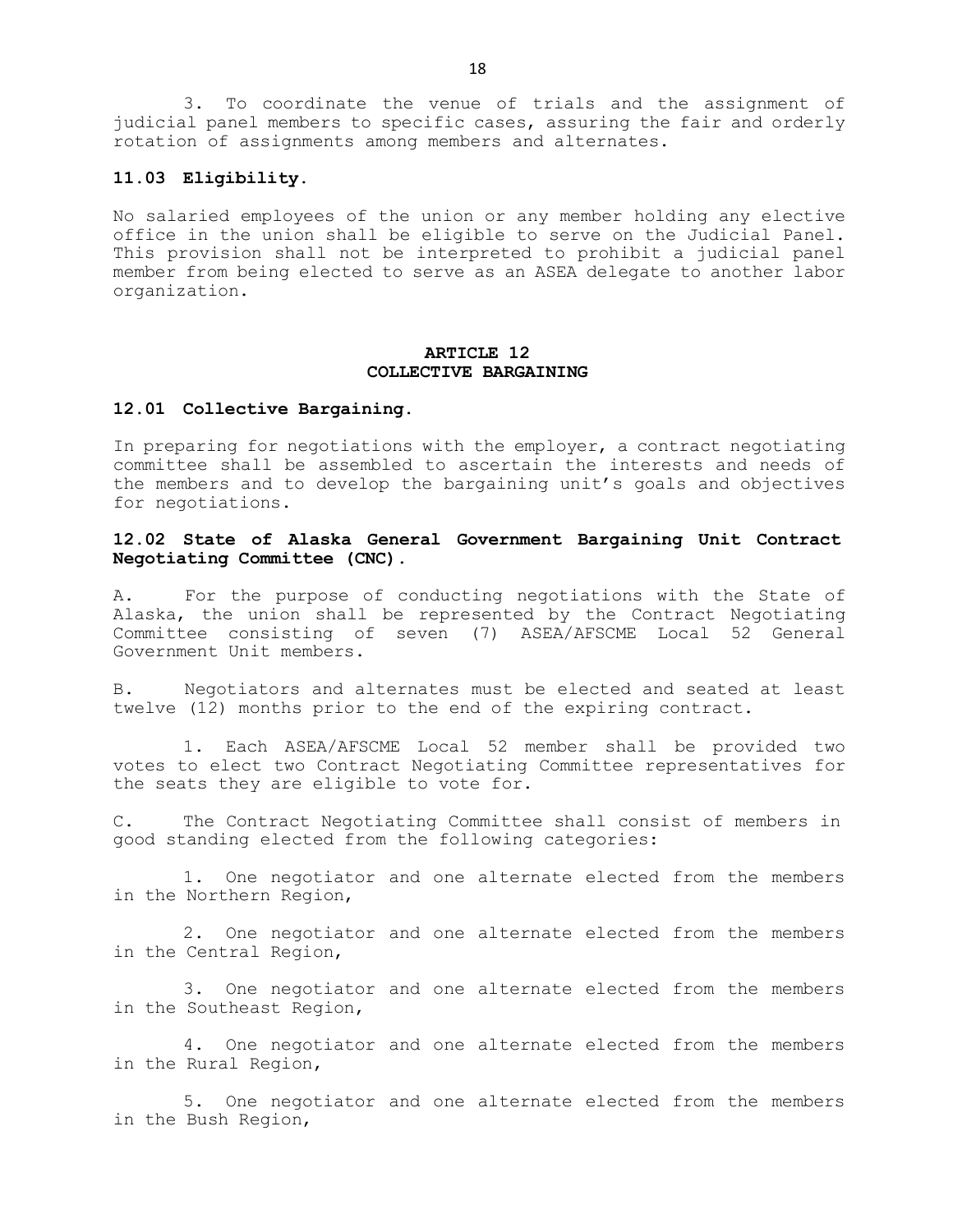6. One negotiator and one alternate elected from Seasonal employees,

7. One negotiator and one alternate elected from Class I members.

D. Seasonal and Class I members are precluded from holding any regional position on the Contract Negotiating Committee.

#### E. Vacancies

When a negotiator vacates their seat on the Contract Negotiating Committee, the alternate for the chapter, region or class will assume the duties of the negotiator. The person who received the next highest number of votes will fill the vacant alternate position. When no members who originally ran for the Contract Negotiating Committee remain, the ASEA Executive Board will appoint a member to fill the vacant alternate seat. If deemed feasible and time restraints are not a factor, the ASEA Executive Board will instruct the Executive Director to send an announcement of a vacancy to all members of the affected region, chapter, or class, asking for names of members interested in filling the alternate position. The State Executive Board will appoint an alternate from the names submitted. If no names are submitted, that seat will remain vacant for the duration of the present contract negotiations. When the negotiator cannot participate in a meeting of the committee, at his/her earliest convenience, the Executive Director will inform the negotiator of any pertinent information disseminated during the meeting.

#### **12.03 Duties of the State of Alaska General Government Bargaining Unit Contract Negotiating Committee.**

Duties of the Contract Negotiating Committee are as follows:

A. The Contract Negotiating Committee shall have the sole authority to negotiate with the State of Alaska.

B. Solicit membership input through such means as the ASEA Executive Board, chapter presidents, stewards' networks, surveys, telephone interviews, and worksite meetings. In order to carry out its duties under this subsection, the Executive Director on behalf of the Contract Negotiating Committee will establish a budget which it will submit to the ASEA Executive Board for funding six (6) months prior to the onset of negotiations. The ASEA Executive Board shall not unreasonably withhold funds as requested in the Contract Negotiating Committee's budget.

C. The Contract Negotiating Committee may solicit appropriate assistance from AFSCME and any other sources as deemed necessary.

D. Formulate contract proposals, based upon the information obtained through 12.03.B, legal advice, input from professional AFSCME negotiators, and input from the ASEA/AFSCME Local 52 Executive Director.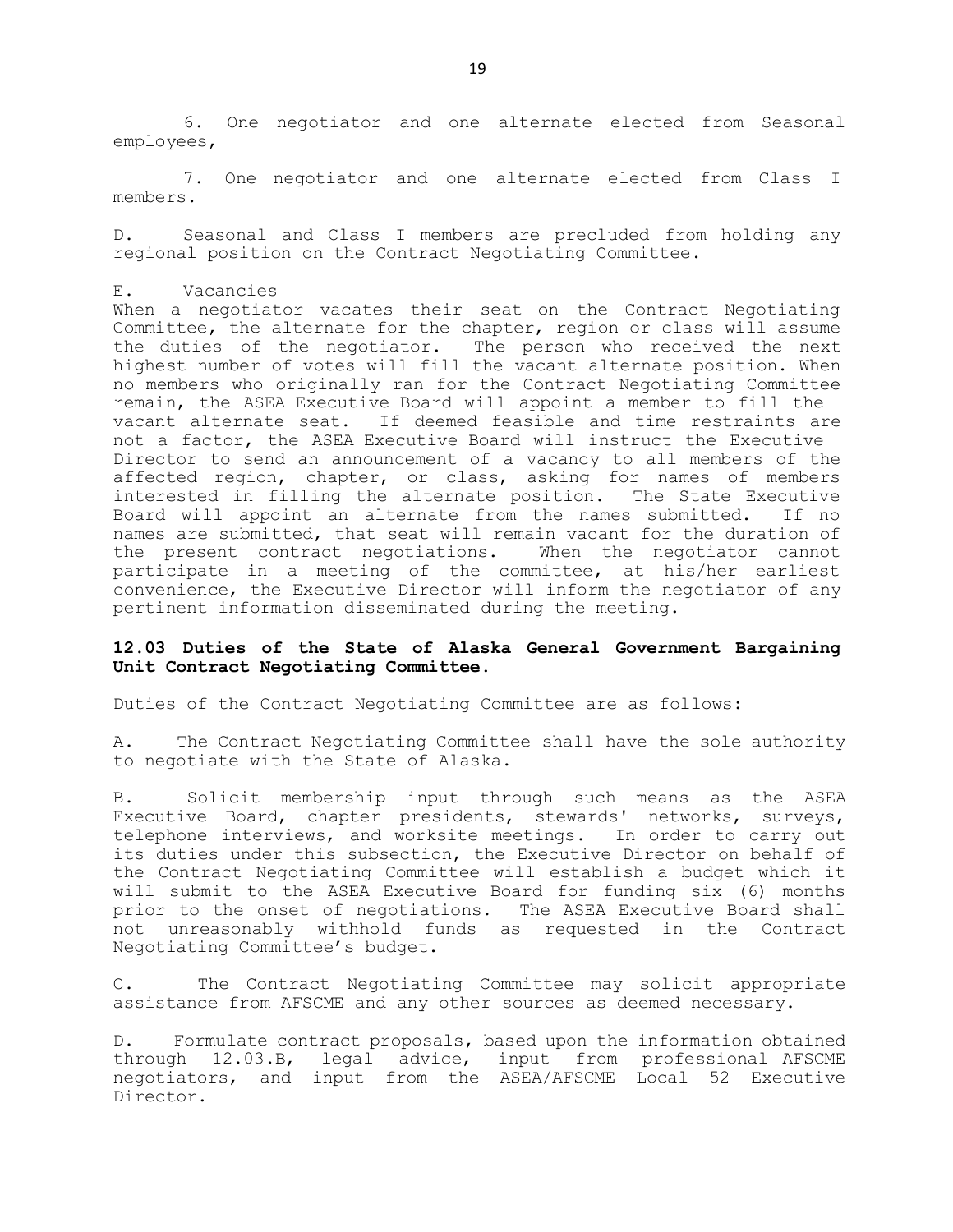E. With Staff assistance, provide and disseminate timely reports on the progress of specific issues under negotiation, to statewide officers, chapter presidents, shop stewards, and the general membership. The Executive Director shall prepare an accounting of the expenses associated with negotiations to be reported monthly to the ASEA Executive Board and Contract Negotiating Committee.

#### **12.04 Strike.**

Should members vote to strike, the Contract Negotiating Committee shall participate in the leadership and coordination of strike activities by working closely with the ASEA/AFSCME Local 52 ASEA Executive Board, and the ASEA/AFSCME Local 52 Executive Director, in addition to utilizing AFSCME resources, to ensure the fullest member participation.

#### **12.05 Ratification.**

All collective bargaining agreements, letters of understanding, memorandums of understanding or other equivalent agreements, whether permanent or interim, which affect the wages, benefits, and working conditions of members, shall be subject to ratification, prior to implementation, by a simple majority of the affected members voting. This section shall apply at all times under all conditions for bargaining units within ASEA/AFSCME Local 52.

#### **12.06 Other Bargaining Units.**

Employee groups joining ASEA/AFSCME Local 52 as a separate bargaining unit will formalize in their bylaws the structure of their negotiating team, duties of their negotiators, and ratification procedures of their collective bargaining agreement.

#### **ARTICLE 13 MISCELLANEOUS PROVISIONS**

#### **13.01 Binding of the Union.**

Except to the extent specified in this Constitution, no officer of the Union shall have the power to act as an agent for or otherwise bind the Union in any manner whatsoever. No member or group of members or other person or persons shall have the power to act on behalf of, or to otherwise bind the Union, except to the extent specifically authorized in writing by the Executive Director of the Union or the ASEA Executive Board of the Union.

#### **13.02 Parliamentary Procedure.**

The rules contained in the current edition of Robert's Rules of Order, Newly Revised shall be the guide in all cases to which they are applicable and in which they are not inconsistent with this Constitution or the AFSCME Constitution or special rules of order adopted by the Union.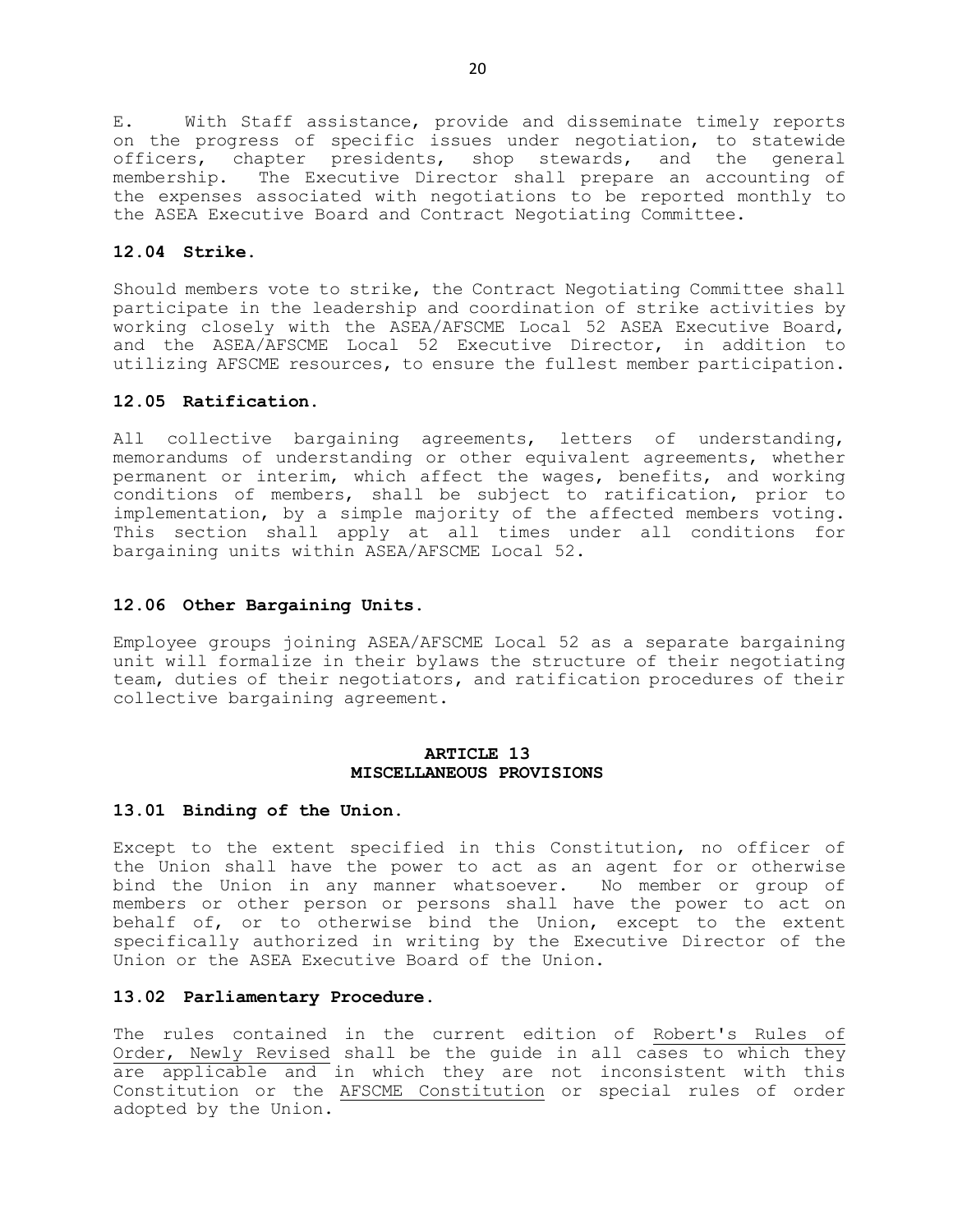#### **ARTICLE 14 AFSCME BIENNIAL CONVENTION DELEGATES**

#### **14.01 Delegates/Alternates.**

A. The president, secretary, and treasurer, elected in accordance with Article 7 of this constitution, shall serve as delegates to AFSCME biennial conventions. The president shall be the first delegate, the secretary shall be the third delegate and the treasurer shall be the fifth delegate.

B. At-large delegates to the AFSCME biennial convention shall be elected from the general membership. The nominee with the most votes shall be the second delegate. The nominee with the second-most votes shall be the fourth delegate. The nominee with the third-most votes shall be the sixth delegate. If sufficient funds are available to send a full delegation, the remainder of the delegates shall be elected from the general membership. The number shall not exceed the number allocated by AFSCME (see Article IV, Section 6, of the AFSCME Constitution).

C. Alternates shall be selected from the remainder of the nominees after the delegation has been selected. The first alternate shall be the nominee with the highest votes of those remaining. The second alternate shall be the nominee with the second highest votes of those remaining and so forth.

#### **14.02 Nominations.**

Nominations shall be made by nominating petitions submitted to the Elections Committee. To be nominated for delegate, one must be a member in good standing and must obtain the signatures of no less than ten (10) other members of the union (see Article IV, Sections 5 and 12 of the AFSCME Constitution).

#### **ARTICLE 15 APPOINTED COMMITTEES**

#### **15.01 Class I Standing Committee**.

Class I members represent a strike-ineligible class of state employees, the majority of whom work in 24-hour facilities and deal with unique situations in their workplaces on a daily basis. A Class I Standing Committee shall be established to assure that

Class I members have a forum through which to communicate their unique concerns to the Union. The president of the ASEA Executive Board, who shall be an ex-officio member of the committee, shall appoint eight (8) Class I members from different regions across the State of Alaska to serve as members of the committee. The elected Class I ASEA Executive Board member shall serve as chairperson of the committee. The committee shall meet monthly unless the committee determines that less frequent meetings are sufficient to carry out the functions of the committee.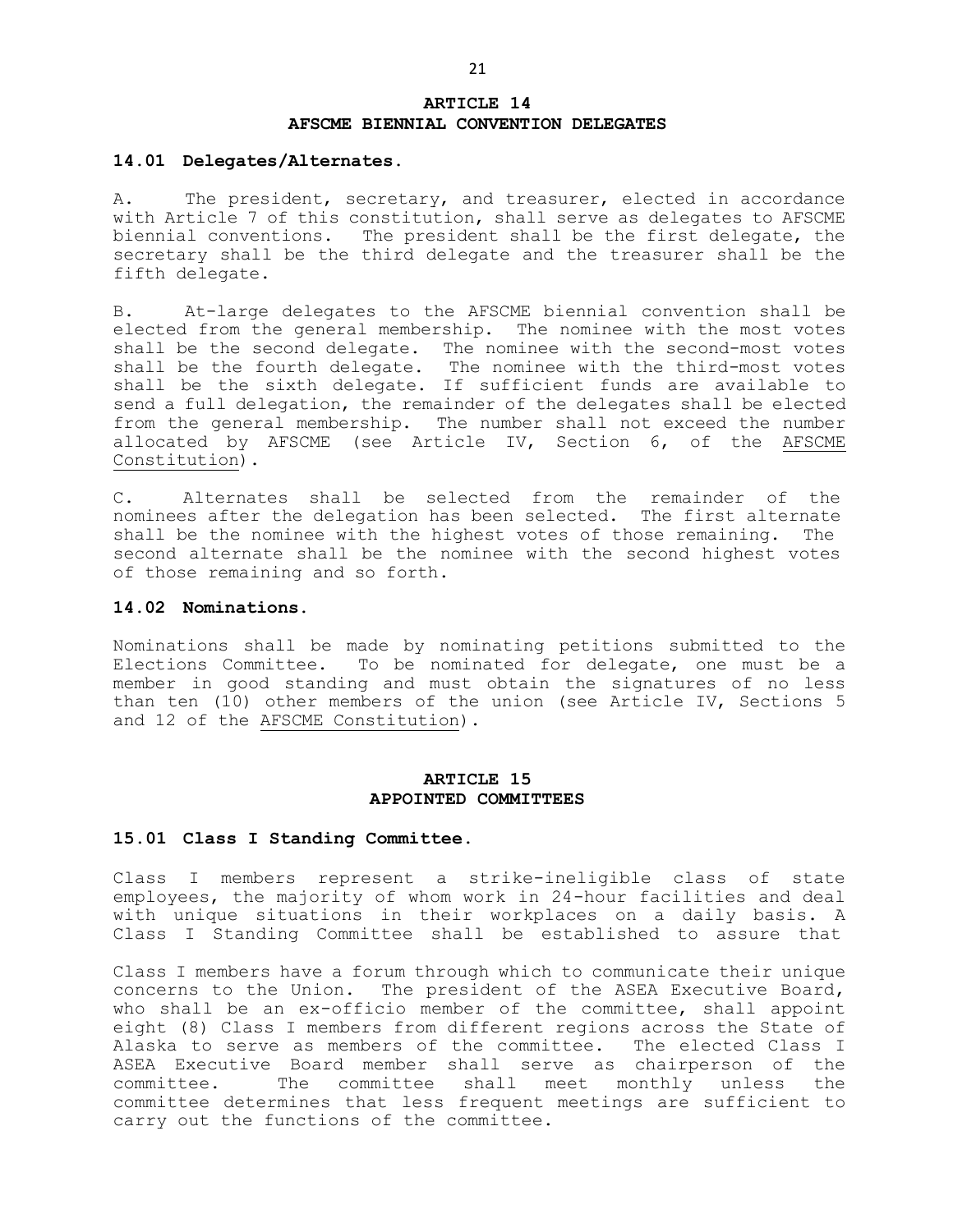#### **ARTICLE 16 CONSTITUTIONAL AMENDMENTS**

The ASEA/AFSCME Local 52 constitution may be amended as follows:

A. This constitution may be amended, revised or otherwise changed by a two-thirds (2/3) vote of the delegates to a regular or special convention, and such change shall take effect upon written approval of the AFSCME International President in accordance with Article IX of the AFSCME Constitution except that amendments to Article 5 must be ratified by a simple majority of the general membership voting.

B. Proposed amendments to this constitution shall be submitted in writing to the ASEA Executive Board no less than forty-five (45) days prior to the regular or special convention at which a vote is to be taken. The ASEA Executive Board shall review the proposed amendments and may make a recommendation to the delegates on whether the proposed amendment should be adopted or rejected.

C. In a year in which an ASEA/AFSCME Local 52 Biennial Convention is not held, this constitution also may be amended by a two-thirds (2/3) vote of the members voting in favor of a proposed amendment in a ballot referendum. Any such amendment must be submitted to the ASEA Executive Board with signatures from at least one-hundred (100) members in good standing of the union representing at least five (5) chapters. The same timetable that applies to the annual nomination and election of officers shall be applicable to the submission of such proposed amendments. A statement explaining the purpose for the proposed amendment, which may not exceed two hundred and fifty (250) words in length, must be submitted with the proposed amendment. The proposed amendment, explanatory statement and ballot shall be distributed with the ballot and information used for the annual election of officers. If the ASEA Executive Board opposes the adoption of the proposed amendment, it shall distribute to the members a statement setting forth its reasons for opposing the amendment. This statement, which shall not exceed two hundred and fifty (250) words in length, shall be included in the distribution of the proposed amendment to the members. If adopted by the members, the change shall take effect upon written approval by the AFSCME International President in accordance with Article IX of the AFSCME Constitution.

Approved by:

LEE SAUNDERS President Approval Date: April 22, 2022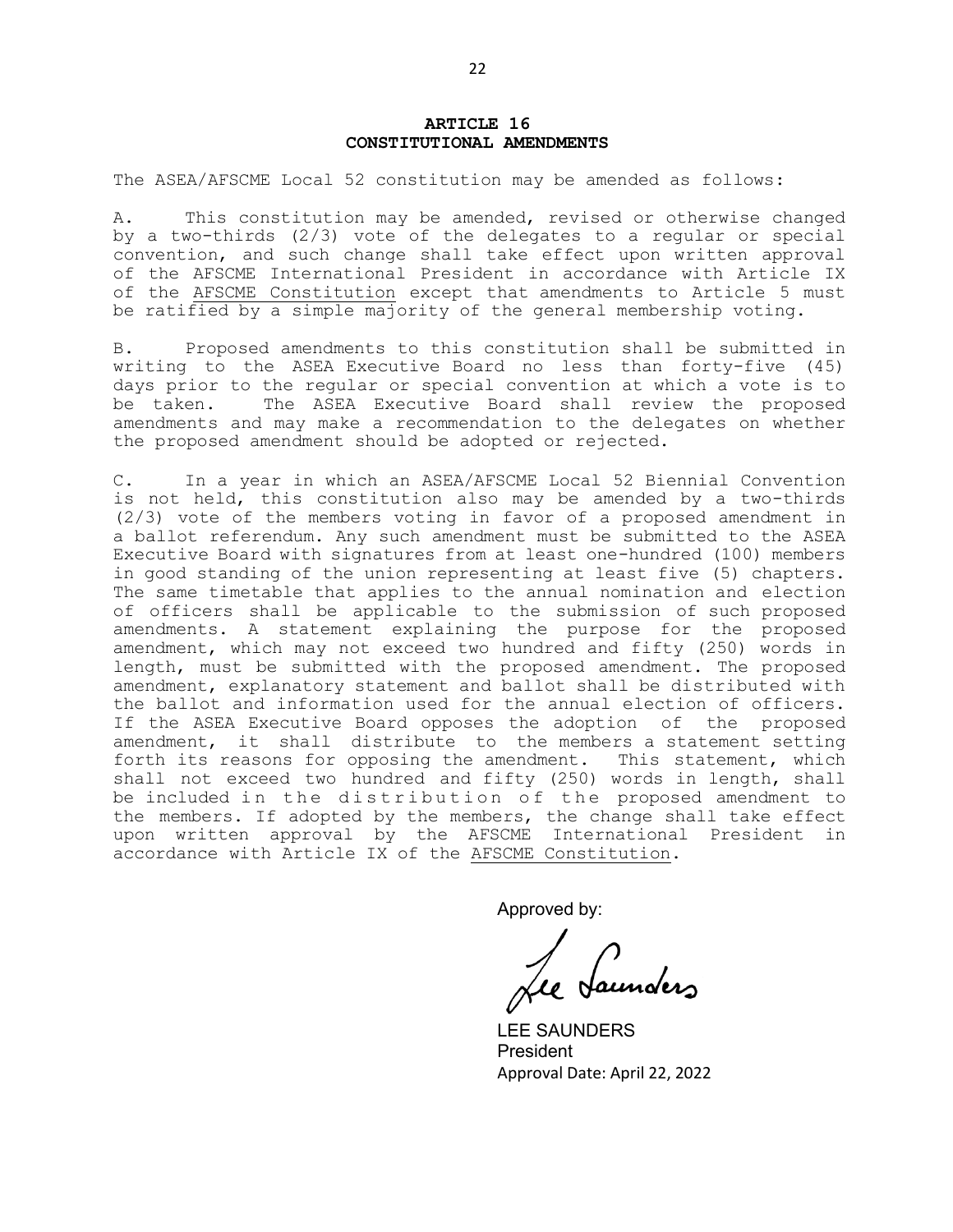#### **APPENDIX A ALASKA STATE EMPLOYEES ASSOCIATION AFSCME Local 52, AFL-CIO**

#### **DEFINITION**

Section 1. Unless the context clearly indicates otherwise, the terms "Association" and "Union" and the initials "ASEA" are used interchangeably in this Constitution to mean the "Alaska State Employees Association."

Section 2. Unless the context clearly indicates otherwise, the term "International Union" and the initials "AFSCME" are used interchangeably in this constitution to mean the "American Federation of State, County and Municipal Employees."

Section 3. The ASEA Executive Board in resolving questions which may arise over the eligibility of any person to be a member of this organization shall be guided, to the extent possible, by the following definitions:

A. Officers and Officials includes ASEA Executive Board members, Contract Negotiating Committee members, Chapter Executive Board members, Judicial Panel Members, Stewards, and elected committee members.

B. Full-Time Employee -- means any person who is employed on a full-time basis and is eligible for membership under 4.01 of the ASEA/AFSCME Local 52 constitution. Full-time means any person who works 60 hours or more per bi-monthly pay period.

C. Part-time Employee -- means any person who is employed on a part-time basis and is eligible for membership under 4.01 of the ASEA/AFSCME Local 52 constitution. Part-time means any person who works less than 60 hours per bi-monthly pay period.

D. Seasonal Employee -- means any person who is employed on a regular, reoccurring seasonal basis, in either a full or parttime position in their bargaining unit. Such persons shall be eligible to retain their membership and exercise full membership rights during the "off season" if they have a right to reclaim their position in the general government unit during the next season.

E. Temporary Employee -- means any person who is employed in either a full or part-time position on a temporary basis in their bargaining unit.

F. Laid-Off Employee -- means any person who has been laid- off from a full-time, part-time, seasonal or temporary position in their bargaining unit and who had been an ASEA/AFSCME Local 52 member while so employed. Such persons shall be eligible to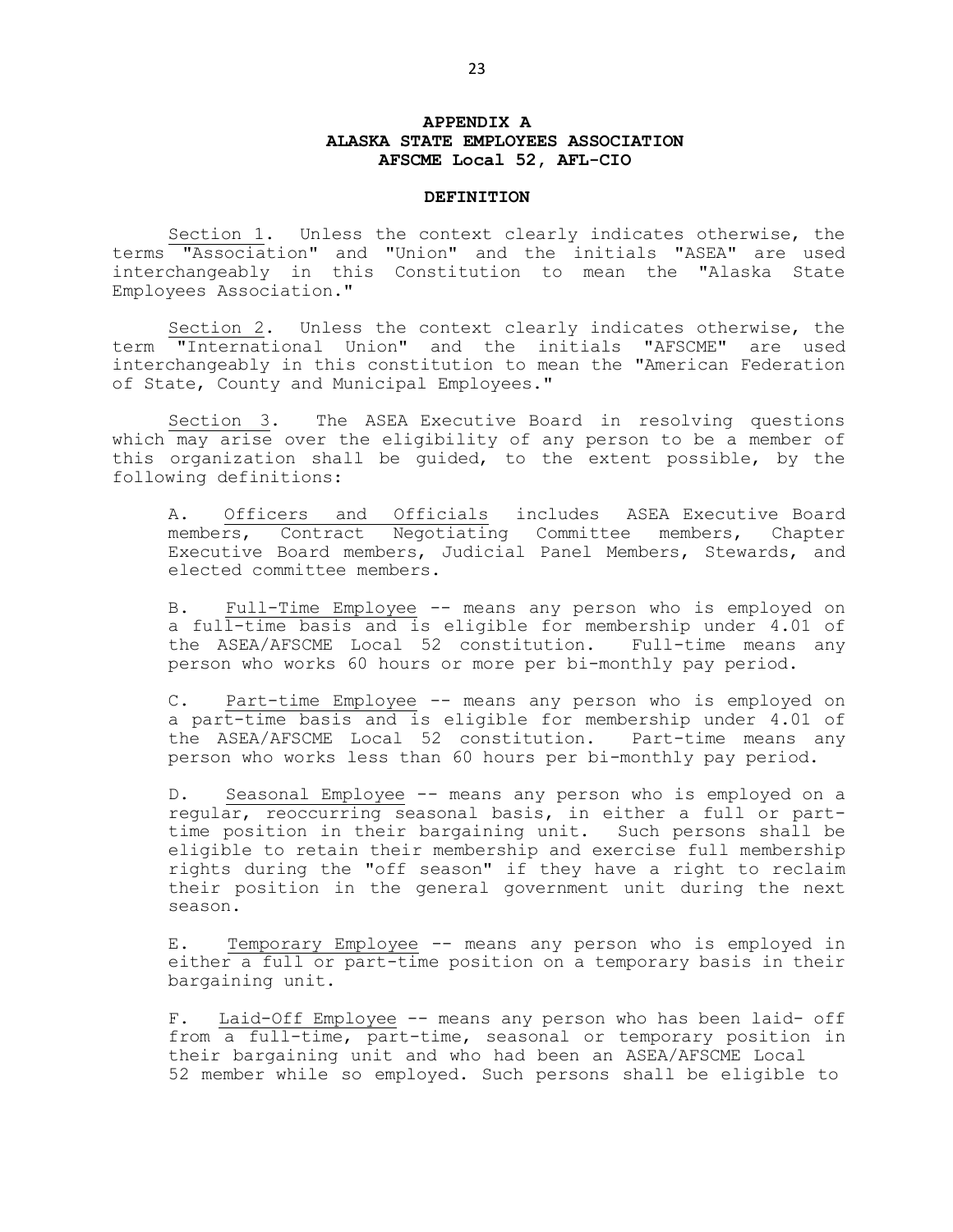retain their membership and exercise their rights of membership during the period they are in a contractually defined layoff status.

G. Retired Employee -- means any person who has retired from employment with the State of Alaska in their bargaining unit. Retired employees shall not be eligible for membership in ASEA/AFSCME Local 52. An ASEA/AFSCME Local 52 member who is holding an ASEA/AFSCME Local 52 office shall at the time of retirement immediately vacate the seat.

H. Staff Employee -- means any person who is employed by the union in any capacity whatsoever. Such persons are eligible for membership in the union but shall not be eligible to hold office in the union. For purposes of this membership category, a person whose primary basis for membership derives from employment in a bargaining unit represented by ASEA/AFSCME Local 52 shall not be deemed to be a staff employee of the union even though the person may be drawing a stipend or salary from the union on a temporary basis.

I. Member in Good Standing -- A member who has paid dues on all pay periods in which compensation was earned and is not under union disciplinary sanction.

J. Agency fee payers are not members in good standing and are not recognized as being eligible for membership in the Union under Article 4.01.

K. Rural Region -- means members in all areas that are on the road system and not included in the Northern Region, the Central Region, and the Southeast Region. Rural includes Mat- Su, Seward, Cook Inlet, Tok, Glennallen, Valdez, Kachemak Bay, Delta/Buffalo and future new chapters established within the scope of the Rural Region guidelines.

L. Bush Region -- means members in all areas that are not on the road system and not included in the Northern Region, the Central Region, and the Southeast Region or the Rural Region. Bush includes Ketchikan, Cordova, Petersburg, Sitka, Bethel, Dillingham, Nome, Kodiak/Aleutians and future new chapters established within the scope for the Bush Region guidelines.

The Bush Region will further not be defined in any way associated with the National Highway System to include the Marine Highway System.

The Bush Region is also defined as a region that cannot directly connect itself to the urban areas by the road system and to travel to the urban areas must include travel by aircraft, boat craft, or sled dog.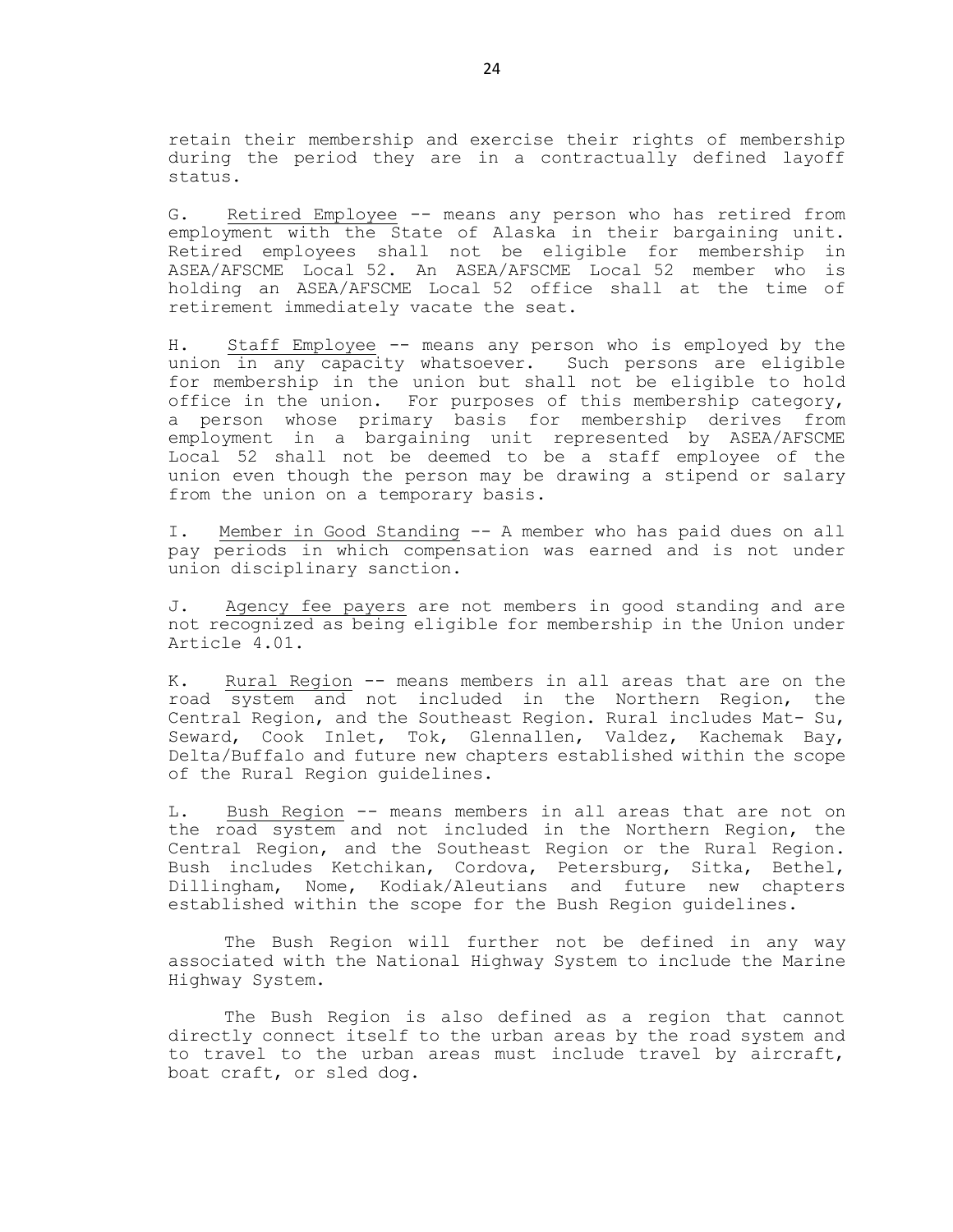Section 4. In all elections conducted pursuant to this constitution, the outcome shall be determined by the ASEA/AFSCME Local 52 members actually voting in an election or referendum. Voided and blank ballots shall not be included in the tally of valid ballots. The elections committee shall make the final decision on any disputed election matter, subject to an appeal pursuant to the procedures set forth in the Elections Code of the AFSCME Constitution.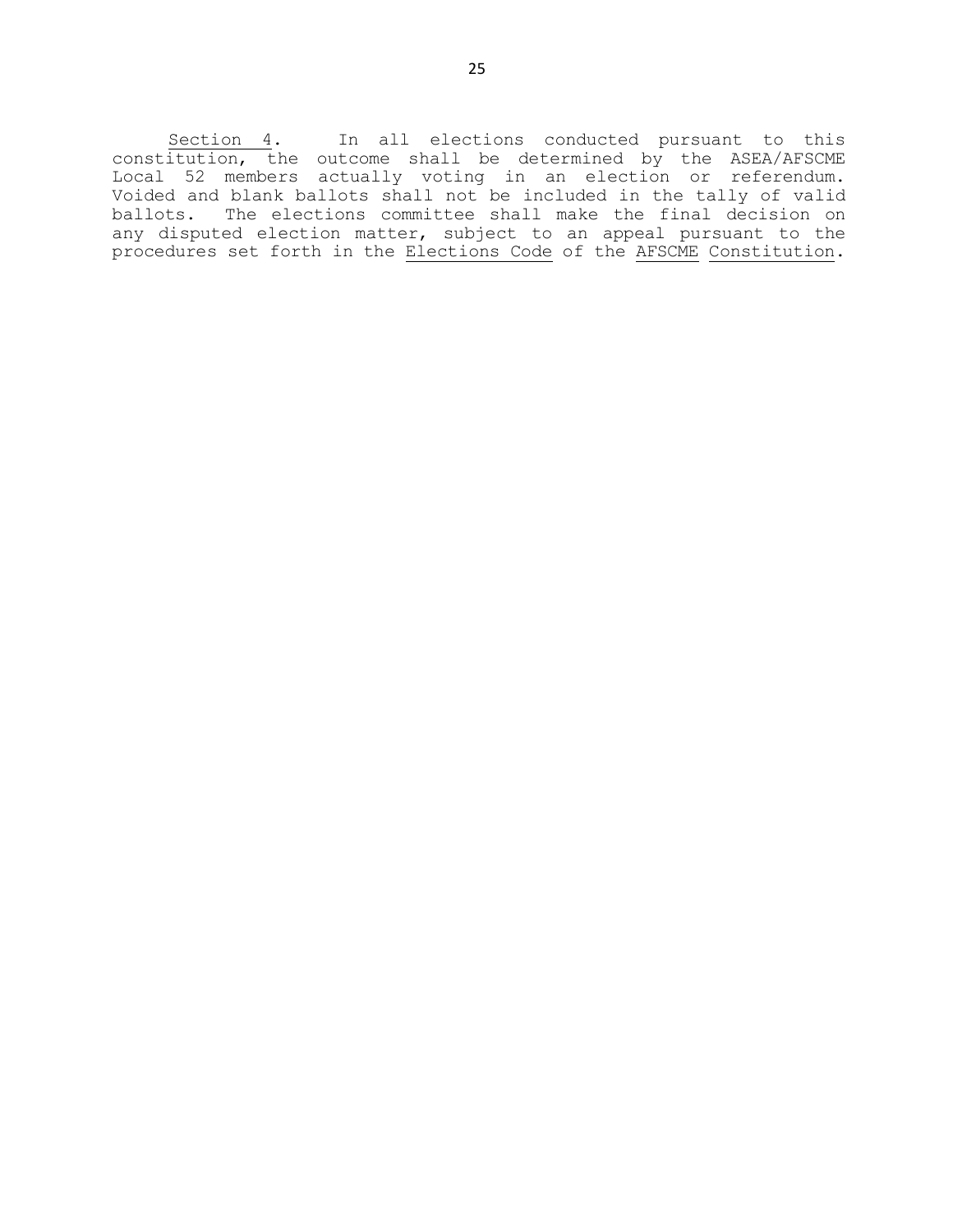### **APPENDIX B ALASKA STATE EMPLOYEES ASSOCIATION AFSCME Local 52, AFL-CIO**

**B.01**

| Chapters                                                                      | Approximate<br>$Size*$ | No.<br>Delegates* |
|-------------------------------------------------------------------------------|------------------------|-------------------|
|                                                                               |                        |                   |
| Alcan Chapter (Tok)                                                           | 17                     | $\mathbf 1$       |
| Anchorage Chapter                                                             | 3,119                  | 32                |
| Bristol Bay Chapter (Dillingham)                                              | 30                     | 1                 |
| Buffalo Chapter (Delta Junction)                                              | 16                     | $\mathbf{1}$      |
| City of Sitka Chapter                                                         | 42                     | $\mathbf 1$       |
| Cook Inlet Chapter (Kenai, Soldotna)                                          | 161                    | $\overline{2}$    |
| Cordova Chapter                                                               | 39                     | $\mathbf 1$       |
| Fairbanks North Star Boroujh -<br>Supervisors Chapter                         | 40                     | $\mathbf 1$       |
| Glennallen Chapter                                                            | 13                     | $\mathbf 1$       |
| Juneau Chapter                                                                | 1,241                  | 13                |
| Kachemak Bay Chapter (Home:)                                                  | 37                     | $\mathbf 1$       |
| Ketchikan Chapter                                                             | 146                    | $\overline{2}$    |
| Kodiak/Aleutians Chapter                                                      | 69                     | $\mathbf 1$       |
| Mat-Su Chapter (Palmer, Wasilla, Willow)                                      | 438                    | 5                 |
| Midnight Sun Chapter (Fairbanks)                                              | 825                    | $\mathcal{G}$     |
| Nome Chapter                                                                  | 72                     | 1                 |
| Petersburg-Wrangell Chapter                                                   | 14                     | 1                 |
| Seward Chapter                                                                | 50                     | $\mathbf 1$       |
| Sitka Chapter                                                                 | 84                     | $\mathbf 1$       |
| Valdez Chapter                                                                | 15                     | $\mathbf 1$       |
| Yukon-Kuskokwim Delta Chapter (Bethel,<br>Aniak, Kwigillingok and St. Mary's) | 104                    | $\overline{2}$    |

B.02 The allocation of the official delegate count in Appendix B.01 will be automatically updated 90 days prior to the opening of the ASEA Biennial Convention pursuant to Article 6.05.A.2 of the ASEA/AFSCME Local 52 Constitution.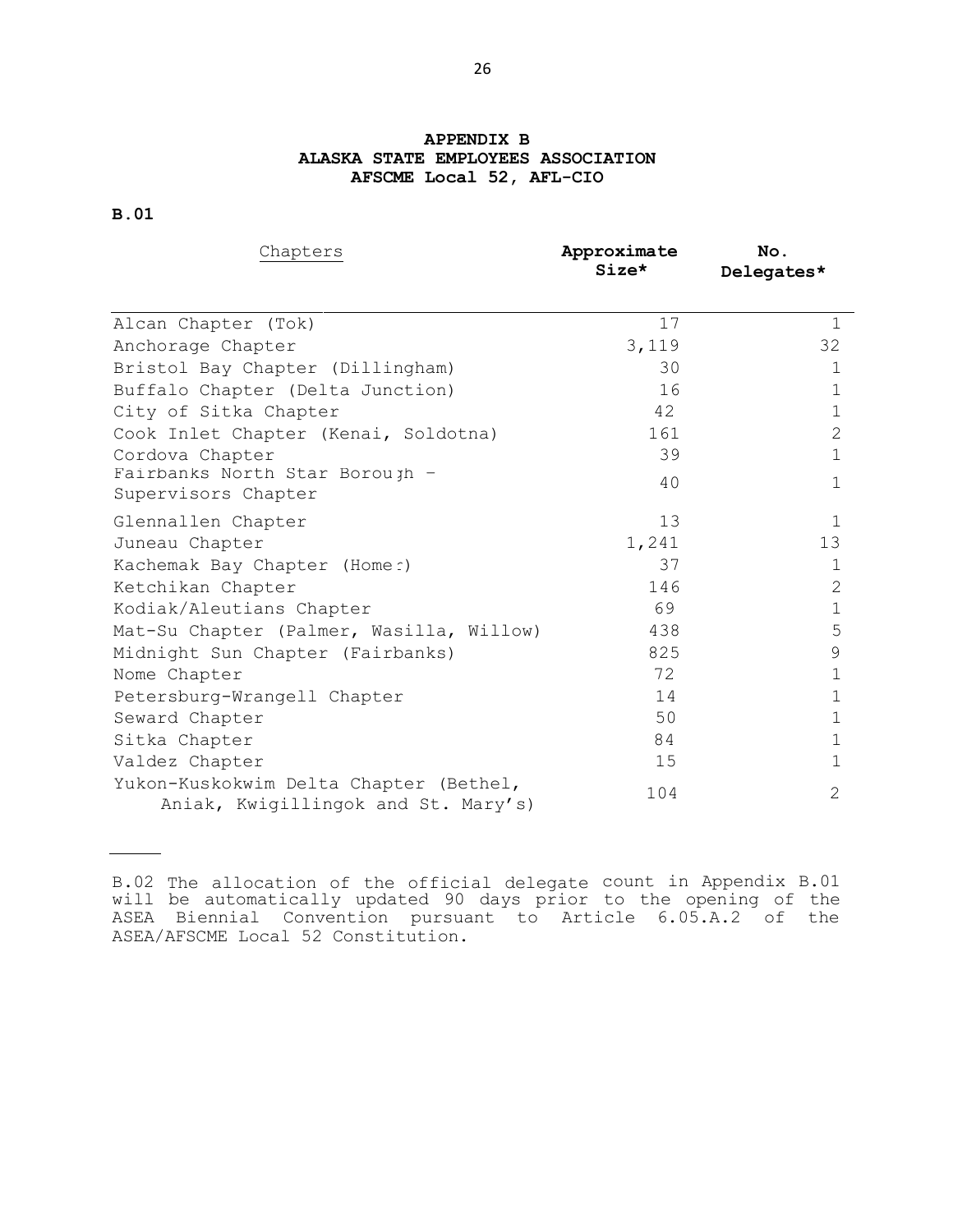#### **APPENDIX C ALASKA STATE EMPLOYEES ASSOCIATION AFSCME Local 52, AFL-CIO**

#### **MODEL CHAPTER BYLAWS**

#### ARTICLE I -- NAME

The name of this organization shall be the The Chapter of Alaska State Employees Association/AFSCME Local 52, AFL- CIO.

#### ARTICLE II -- MEMBERSHIP

All members of ASEA/AFSCME Local 52 within the jurisdiction of this Chapter, as established by the ASEA/AFSCME Local 52 Board of Directors, are eligible for membership in this chapter.

#### ARTICLE III -- MEETINGS

Section 1. Regular meetings of this chapter shall be held at least quarterly, at a time and place to be fixed by the membership or the chapter executive board.

Section 2. Special meetings may be called by the president, the executive board, or by petition filed with the president and signed by five percent (5%) of the members of the chapter. Special meetings may also be called by the ASEA/AFSCME Local 52 President, the AFSCME International President, or by an authorized representative of the AFSCME International President.

Section 3. The quorum for meetings of this chapter shall be five percent (5%) of the chapter's membership in good standing, unless the chapter has less than 150 members, in which case the quorum shall be seven (7) members.

#### ARTICLE IV -- OFFICERS AND ELECTIONS

Section 1. The officers of this chapter shall be a president, a secretary, a treasurer, and two executive board members, and these five shall constitute the chapter executive board. In addition, there shall be elected three members who shall serve as trustees. The trustees shall be elected to three-year terms of office, except that in the initial election, one shall be elected for a one-year term, one for a two-year term, and one for a three-year term. All other officers shall be elected for a term of one year.

Section 2. Nominations shall be made at a regular or special meeting of the chapter. At least fifteen (15) days' advance notice shall be given the membership prior to the nomination meeting. A nominating committee may be appointed or elected to make nominations, but whether or not such nominating committee is used, nominations shall be permitted from the floor at the nomination meeting. All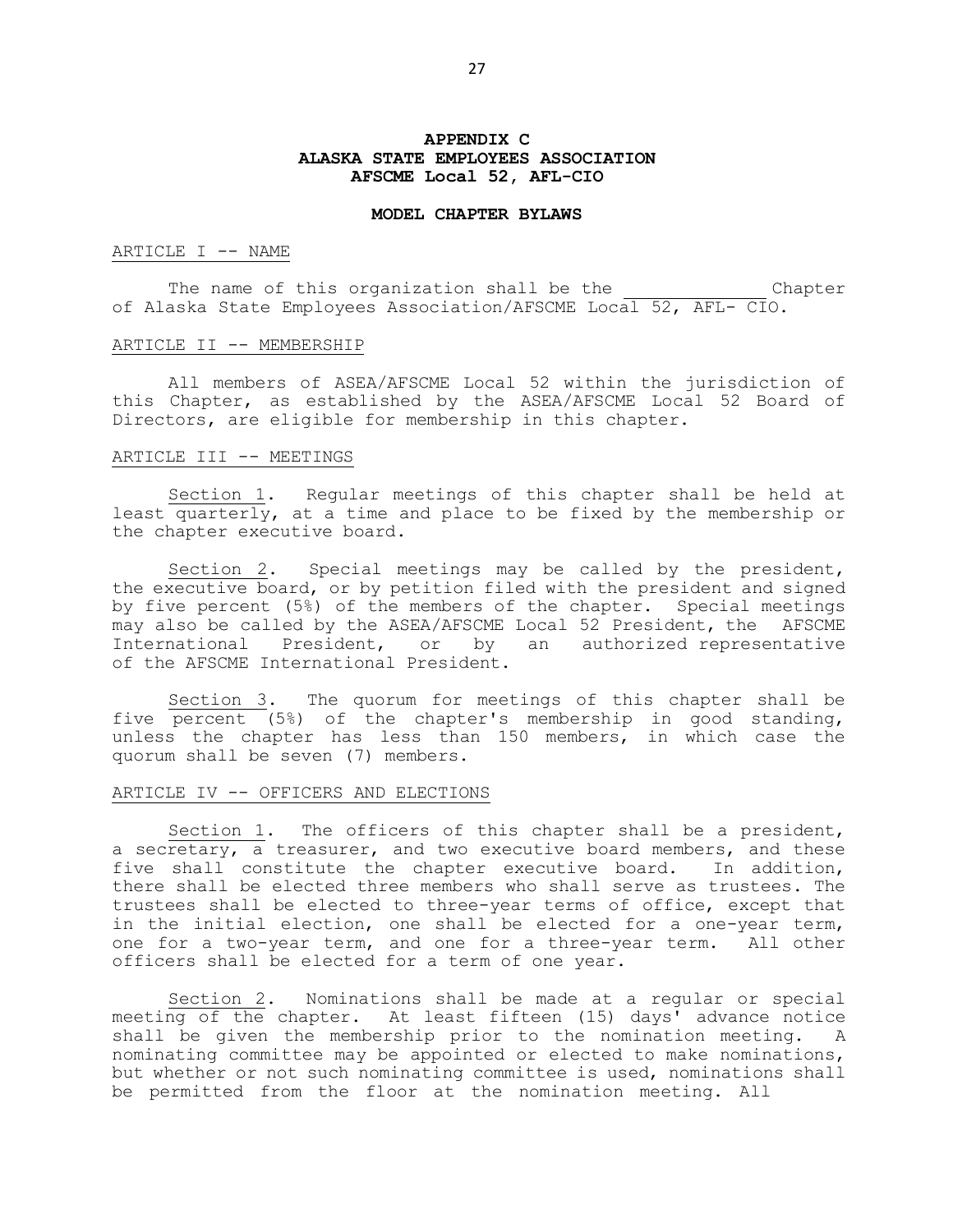regular elections shall be held during the month of Nominations and elections may be held at the same meeting.

Section 3. To be eligible for office, a member must be in good standing for one year immediately preceding the election, except in the initial election held in this chapter; provided, however, that no retired member shall be a candidate for office.

Section 4. All matters concerning nominations and elections in this Chapter shall be subject to the provisions of Appendix D, entitled Elections Code, of the AFSCME Constitution.

Section 5. Vacancies in office shall be filed for the remainder of the unexpired term by vote of the executive board.

Section 6. Every officer shall upon assuming office, subscribe to the Obligation of an Officer as set forth in Article 7.09 of the ASEA/AFSCME Local 52 Constitution.

#### ARTICLE V -- DUTIES OF OFFICERS, EXECUTIVE BOARD AND TRUSTEES

Section 1. The President shall:

- A. Preside at all meetings of the Chapter and of the executive board.
- B. Be a member of all committees, except the elections committee.
- C. Countersign all checks drawn against the funds of the Chapter.
- D. Appoint all standing committees and all special committees of the Chapter, subject to the approval of the executive board.
- E. Report periodically to the membership regarding the affairs of the Chapter.

Section 2. The Secretary shall:

- A. Keep a record of the proceedings of all membership meetings and of all executive board meetings.
- B. Carry on the official correspondence of the Chapter, except as the executive board may direct otherwise.
- C. In the absence of the President or in the President's inability to serve, preside at all meetings and perform all duties otherwise performed by the President.
- D. Perform such other duties as the executive board may require.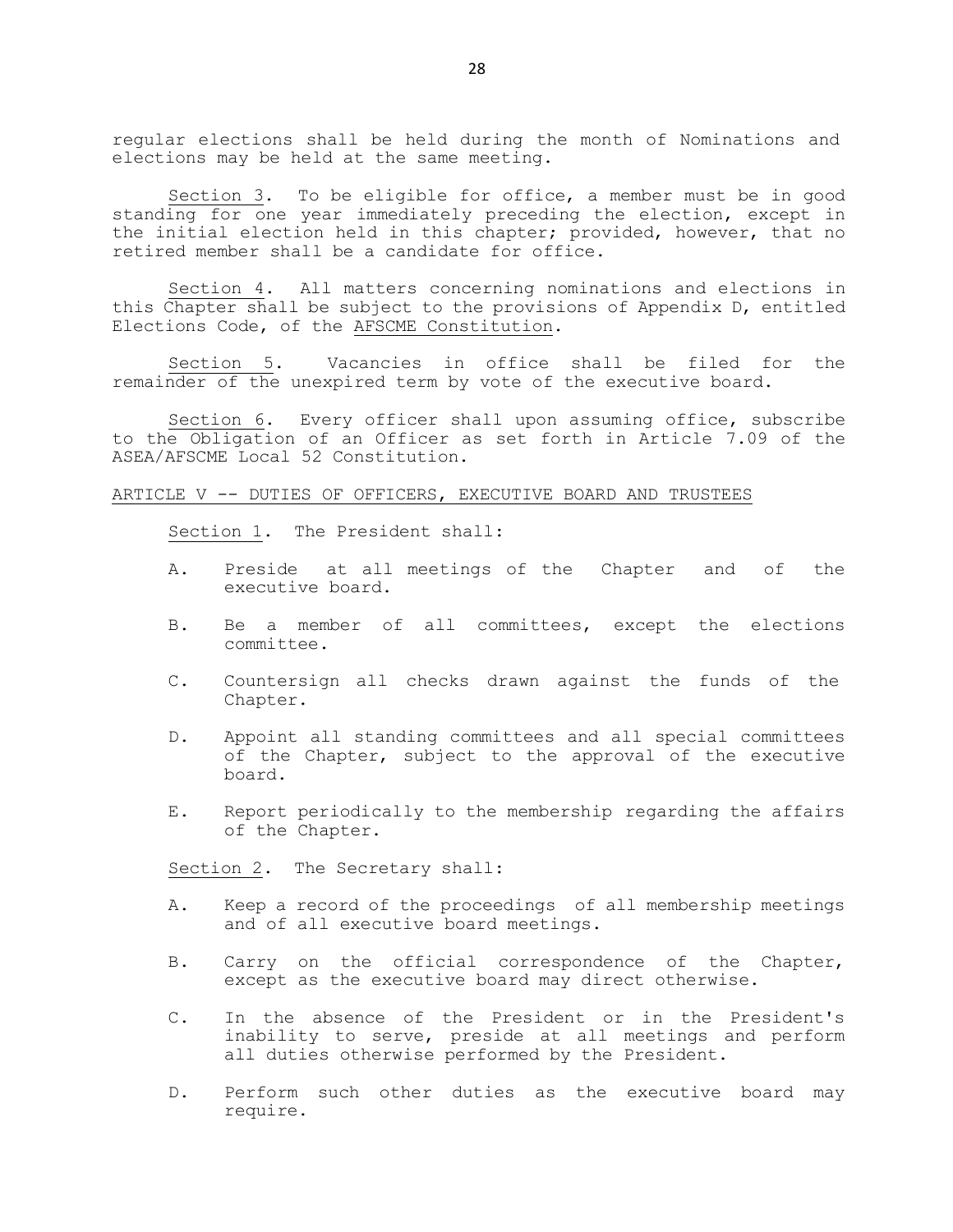Section 3. The Treasurer shall:

- A. Receive and receipt for all monies of the Chapter.
- B. Deposit all money so received in the name of the Chapter in a bank or banks selected by the executive board, and money so deposited shall be withdrawn only by check signed by the President and the Treasurer.
- C. Prepare and sign checks for such purposes as are required by these Bylaws or are authorized by the membership or the executive board.
- D. Conduct the financial affairs of the Chapter in accordance with the requirements of the AFSCME Financial Standards Code.
- E. Give a surety bond for an amount to be fixed by the executive board of the chapter, at the expense of the chapter and through the International Union.

Section 4. The executive board shall be the governing body of the chapter, except when meetings of the chapter are in session. All matters affecting the policies, aims and means of accomplishing the purposes of the chapter not specifically provided for in these Bylaws or by action of the membership at a regular or special meeting shall be decided by the executive board. The board shall meet at the call of the president or of a majority of the members of the board. A report on all actions taken by the executive board shall be made to the membership at the next following meeting. A majority of the members of the executive board shall be required for a quorum.

Section 5. The trustees shall make or cause to be made at least annually an audit of the finances of the chapter, and shall report to the membership on the results of such audit.

#### ARTICLE VI -- MISCELLANEOUS PROVISIONS

Section 1. This chapter shall at all times be subject to the provisions of the ASEA/AFSCME Local 52 and AFSCME Constitutions.

Section 2. Except to the extent specified in these Bylaws, no officer of the Chapter shall have the power to act as agent for or otherwise bind the chapter in any way whatsoever. No member or group of members or other person or persons shall have the power to act on behalf of or otherwise bind the chapter, except to the extent specifically authorized in writing by the president of the chapter or by the executive board of the chapter.

Section 3. Robert's Rules of Order, Newly Revised, shall be the guide in all cases to which they are applicable and in which they are not inconsistent with these Byl2468aws or of any special rules of this chapter or of ASEA/AFSCME Local 52 or AFSCME.